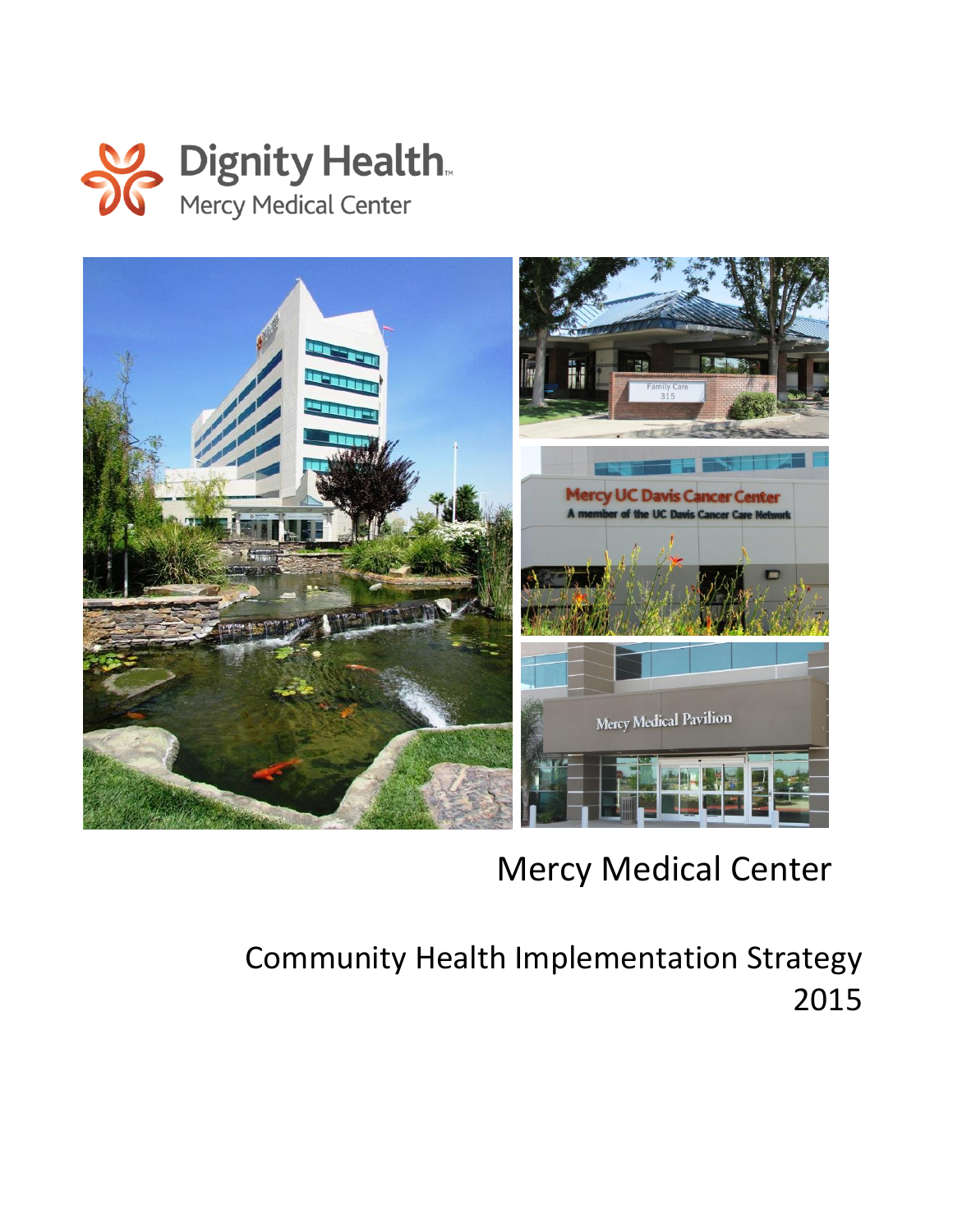### **TABLE OF CONTENTS**

| <b>Executive Summary</b>                                                                                                                                                                                                                                 | Page 2                                 |
|----------------------------------------------------------------------------------------------------------------------------------------------------------------------------------------------------------------------------------------------------------|----------------------------------------|
| <b>Mission, Vision, and Values</b>                                                                                                                                                                                                                       | Page 4                                 |
| <b>Our Hospital and Our Commitment</b>                                                                                                                                                                                                                   | Page 5                                 |
| <b>Description of the Community Served</b>                                                                                                                                                                                                               | Page 7                                 |
| <b>Community Benefit Planning Process</b><br><b>Community Health Needs Assessment Process</b><br><b>CHNA Significant Health Needs</b><br><b>Community Benefit Plan Development Process</b><br>Planning for the Uninsured/Underinsured Patient Population | Page 9<br>Page 9<br>Page 11<br>Page 11 |
| 2015 Report and 2016 Implementation Strategy<br>Summary and Anticipated Impact<br><b>Planned Collaboration</b><br>Program Digests                                                                                                                        | Page 12<br>Page 13<br>Page 14          |
| <b>Appendices</b><br>Appendix A: Community Board and Committee Rosters<br>Appendix B: Other Programs and Non-Quantifiable Benefits                                                                                                                       | Page 26<br>Page 27                     |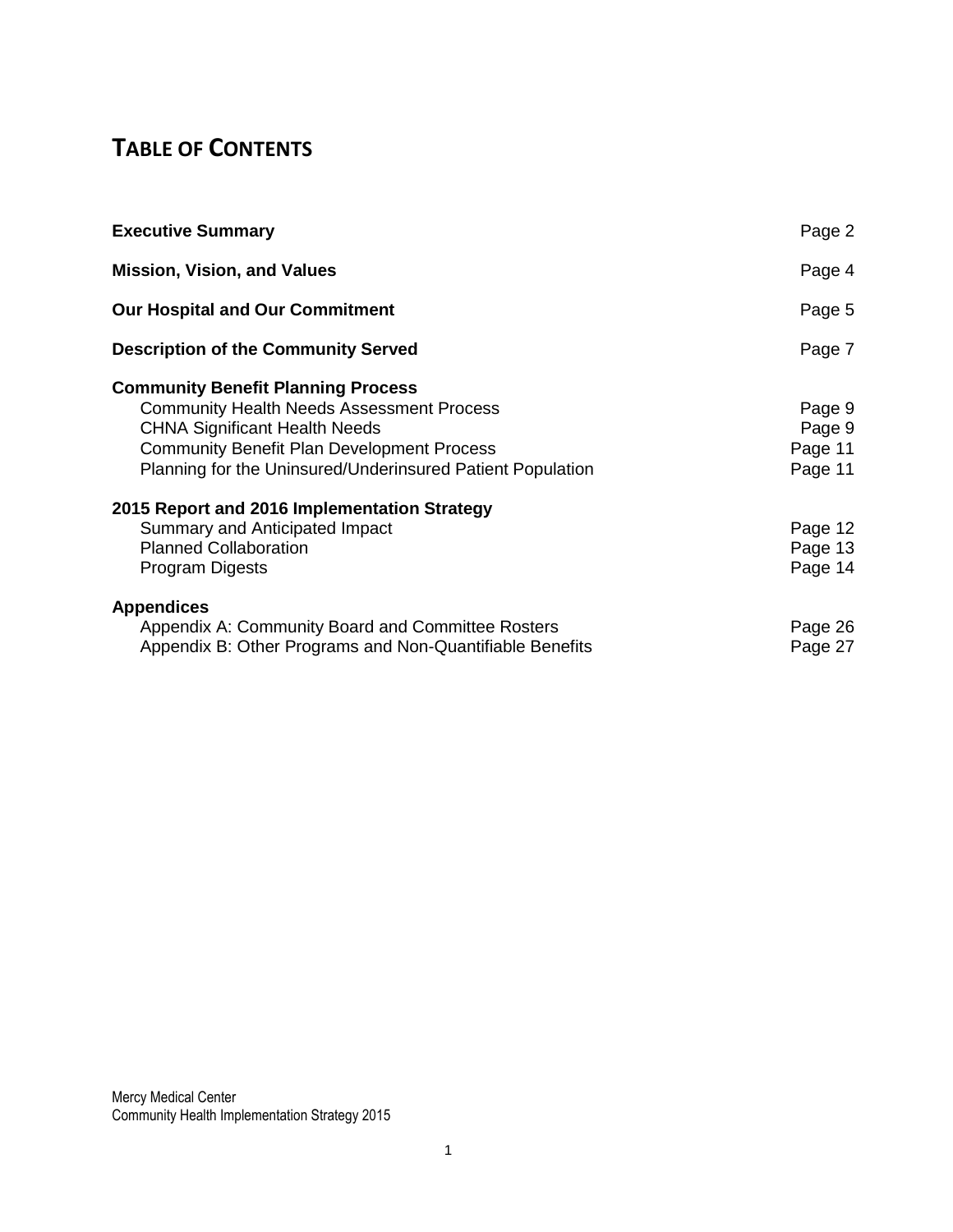## **EXECUTIVE SUMMARY**

Mercy Medical Center (MMC), a Dignity Health member, is a 186 acute care, religious-sponsored, not-forprofit hospital located in the city of Merced, California. The city of Merced is the County seat and is the largest of the six incorporated cities in the county. MMC opened on May 2, 2010 and employs over 1,300 people, making it one of the largest employees in Merced County. MMC has a professional relationship with more than 250 local physicians. Major programs and services include: one licensed acute care facility with a family birthing center, intensive care unit, emergency care and four floors housing, telemetry and medical/surgical nursing units. There are three outpatient facilities, Mercy UC Davis Cancer Center, Mercy Outpatient Center and the Mercy Medical Pavilion. Services at these outpatient centers include home care, physical and cardiac rehabilitation, ambulatory surgery, cancer care, laboratory, imaging and endoscopy. MMC primary service area includes Merced, Atwater, Winton and Planada for a total of 160,215 residents in Merced County. Secondary service areas include Los Banos, Livingston, Dos Palos, Chowchilla, Le Grand and Mariposa totaling 104,122 lives.

The significant community health needs that form the basis of this Implementation Strategy were identified in the hospital's 2015 Community Health Needs Assessment (CHNA), which is publicly available at mercymercedcares.org. Additional detail about identified needs, data collected, community input obtained, and prioritization methods used can be found in the CHNA report. The Implementation Strategy is aligned with the hospital's Community Benefit FY2015 Report and FY2016 Plan, created and adopted following the 2015 Community Health Needs Assessment.

The significant community health needs identified are:

- Access to Health Care Services
- Cancer
- Diabetes
- $\bullet$  Infant Health & Family Planning
- Nutrition, Physical Activity and Weight
- Heart Disease & Stroke
- Respiratory Diseases

In FY15, Mercy Medical Center took numerous actions to help address identified needs. These included:

- Chronic Disease Self-Management (English and Spanish)
- Labor of Love & Lactation
- Live Well With Diabetes (English and Spanish)
- Mercy Cancer Center Support
- Mercy Yoga and Zumba Classes
- Mercy Cancer Center Community Programs
- Stroke Support Group
- Bi-National Week Activities
- Diabetes Self-Management Program
- Dignity Health Community Grant Program
- Anti-Human Trafficking Program
- Stroke Support and Education Program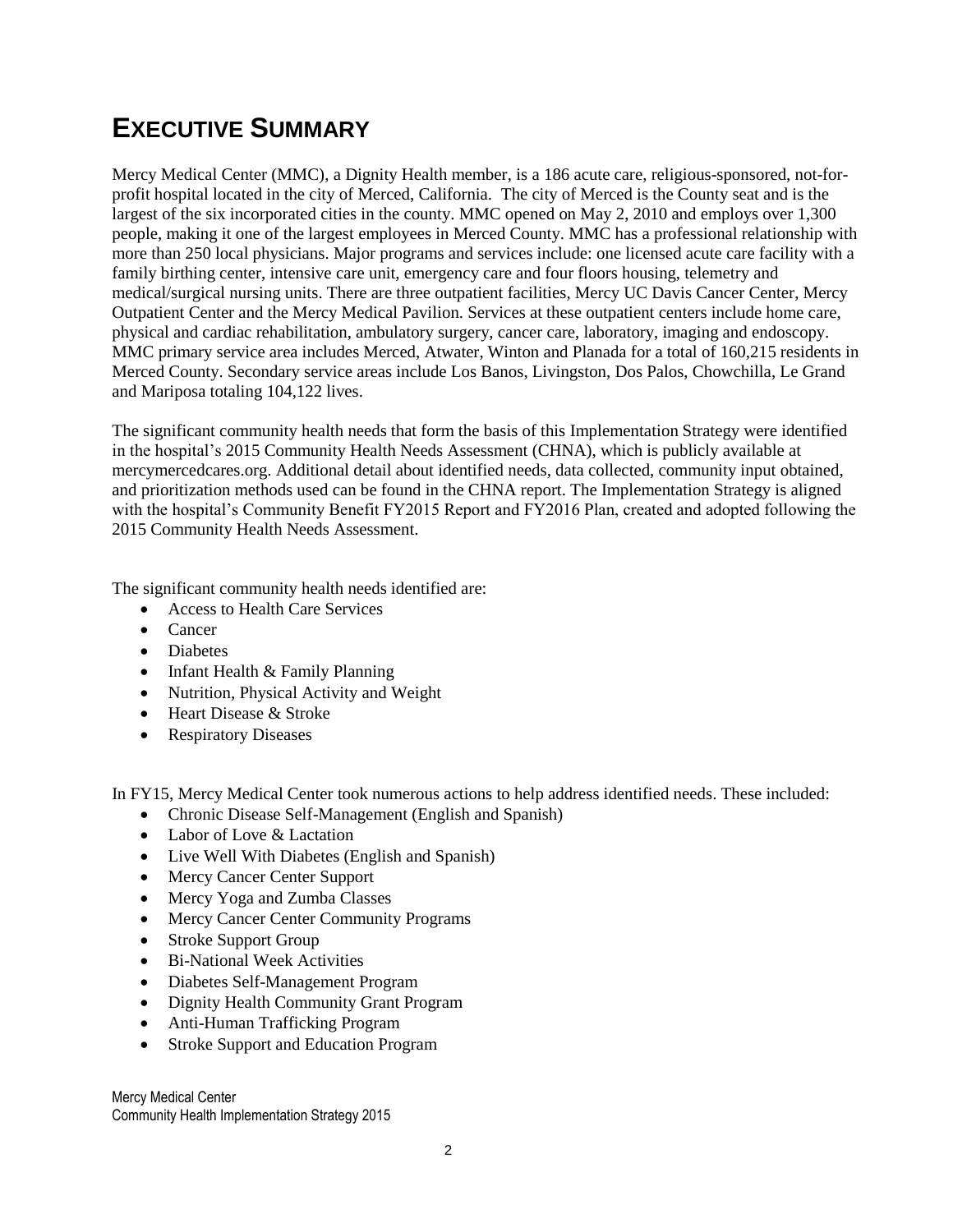For FY16, the hospital plans to expand the Diabetes Self-Management Program to include Spanish workshops and through the Stroke Support Group offer quarterly educational seminars. The Cancer Center is partnering with the Susan B. Komen Foundation to bring more breast cancer prevention and education to the community. A Human Trafficking Task Force has been formed to educate staff on what to do, should a victim of Human Trafficking be identified in the hospital. MMC is a member of the "Whole Health Partnership", a group of Merced health professionals working for the advancement of integrated behavioral health in Merced County. MMC is in the process of completing a contract with the local ambulance company to provide transportation for non-emergency low income patients, funding for this service will cost the hospital \$70,000.

This Implementation Strategy is publicly available at mercymercedcares.org and on the Dignity Health website. The two local newspapers, The County Times and the Merced Sun Star, were issued a public service announcement announcing to the community that the Community Benefit FY2015 Report and FY2016 Plan had become available online. Hospital staff announced to the public at various service clubs that the report was available and gave a brief summary of the report. The Mercy Medical Center Foundation uses the report as a tool in their philanthropic community information packets.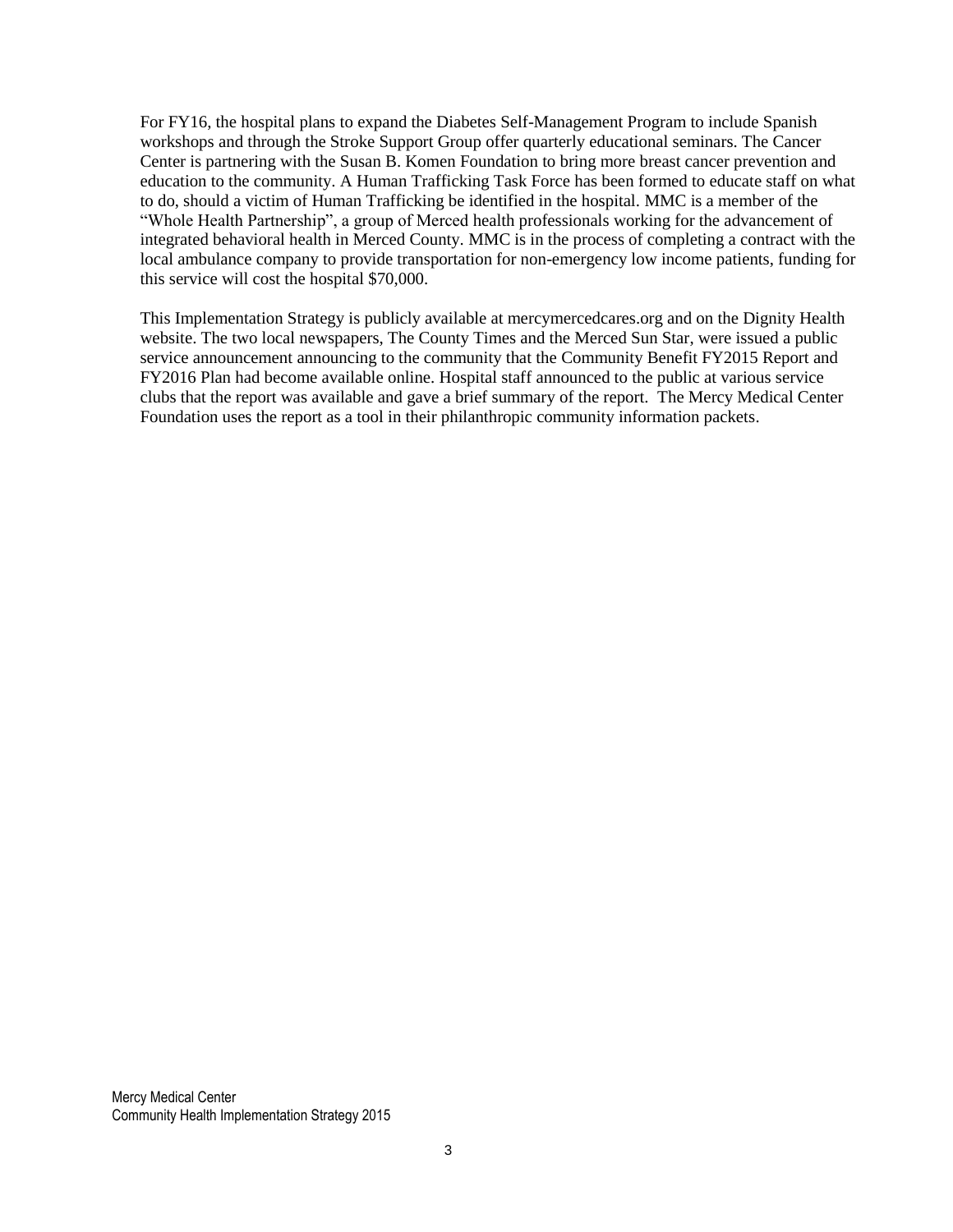### **MISSION, VISION AND VALUES**

#### **Our Mission**

We are committed to furthering the healing ministry of Jesus. We dedicate our resources to:

- Delivering compassionate, high-quality, affordable health services;
- Serving and advocating for our sisters and brothers who are poor and disenfranchised; and
- Partnering with others in the community to improve the quality of life.

#### **Our Vision**

A vibrant, national health care system known for service, chosen for clinical excellence, standing in partnership with patients, employees, and physicians to improve the health of all communities served.

#### **Our Values**

Dignity Health is committed to providing high-quality, affordable healthcare to the communities we serve. Above all else we value:

*Dignity* - Respecting the inherent value and worth of each person.

*Collaboration* - Working together with people who support common values and vision to achieve shared goals.

*Justice* - Advocating for social change and acting in ways that promote respect for all persons.

*Stewardship* - Cultivating the resources entrusted to us to promote healing and wholeness.

*Excellence* - Exceeding expectations through teamwork and innovation.

#### **Hello humankindness**

After more than a century of experience, we've learned that modern medicine is more effective when it's delivered with compassion. Stress levels go down. People heal faster. They have more confidence in their health care professionals. We are successful because we know that the word "care" is what makes health care work. At Dignity Health, we unleash the healing power of humanity through the work we do every day, in the hospital and in the community.

*Hello humankindness* tells people what we stand for: health care with humanity at its core. Through our common humanity as a healing tool, we can make a true difference, one person at a time.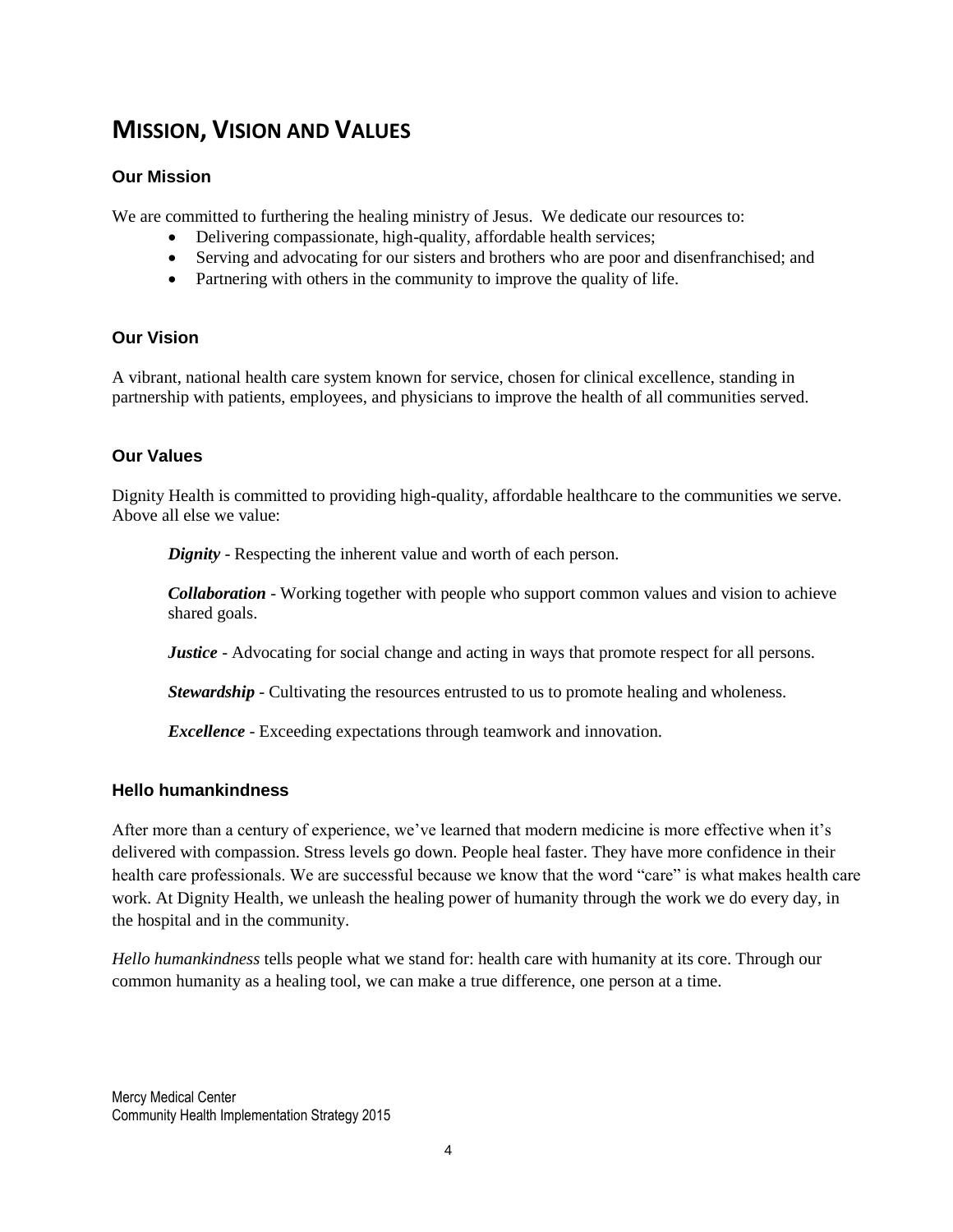## **OUR HOSPITAL AND OUR COMMITMENT**

Mercy Medical Center (MMC) is a 186-bed acute care, religious-sponsored, not-for-profit hospital located in the city of Merced, California. MMC is a member of Dignity Health, a family of over 60,000 caregivers and staff. On May 2, 2010 MMC moved into a brand new 262,000 square foot facility on Mercy Avenue. MMC has a staff of more than 1,300 and professional relationships with more than 250 local physicians.

Major programs and services include: one licensed acute care facility with a family birthing center, intensive care unit, emergency care and four floors covering telemetry and medical/surgical nursing units. Two outpatient facilities that combined services include outpatient home care, physical and cardiac rehabilitation, ambulatory surgery, wound care, laboratory, imaging and a "Medical Assistance Program" pharmacy. There are three rural health clinics; Family Practice (32% of patients are uninsured), General Medicine Clinic (specialist clinic) and Kids Care (92% of the pediatric patients are on MediCal) that combined see over 4,000 patients a month. The clinics are highlighted in the "Program Digest" section of this report.

In response to identified unmet health-related needs in the community health needs assessment, during FY 2015 MMC focused on increasing access to health care for the broader and underserved disadvantaged members of the surrounding community. Major Community Benefit activities focused on increasing programming, Coalition Building and Health Education for those with disproportionate unmet health-related needs (DUHN).

Rooted in Dignity Health's mission, vision and values, Mercy Medical Center is dedicated to delivering community benefit with the engagement of its management team, Community Board and Community Advisory Committee. The board and committee are composed of community members who provide stewardship and direction for the hospital as a community resource.

**The Community Board** reviews health initiatives and the health needs of the medically under-served and the multicultural populations of Merced County. They provide assistance to administration in developing the strategic direction of the hospital. The Board participates in the process of establishing priorities, plans and programs for the Healthy Communities Initiatives based on an assessment of community needs and assets and monitors progress toward identified goals. They provide advice and consultation concerning the annual operating and capital budgets for the hospital as part of the budget development process and receive periodic reports from management comparing actual operations to budget.

**The Community Advisory Committee (CAC)** members assist and advise the community benefit planning process for MMC. The Chair of the committee is a member of MMC's Community Board. The CAC meets quarterly and represents diverse sectors of the community. They interact to raise issues and identify areas for community outreach opportunities. Special meetings may be arranged as needed. This committee oversees the Dignity Health Community Grant program selection process. The CAC is accountable to the Board and reports their activities after each meeting and on an annual basis.

#### **CAC Committee Responsibility**

- Support and implement Dignity Health's mission and core values related to health services
- Serve as a resource for MMC by bringing forward information relative to unmet needs of the medically under-served communities in Merced County
- Offer recommendations regarding health services needs of Merced County's medically under-served populations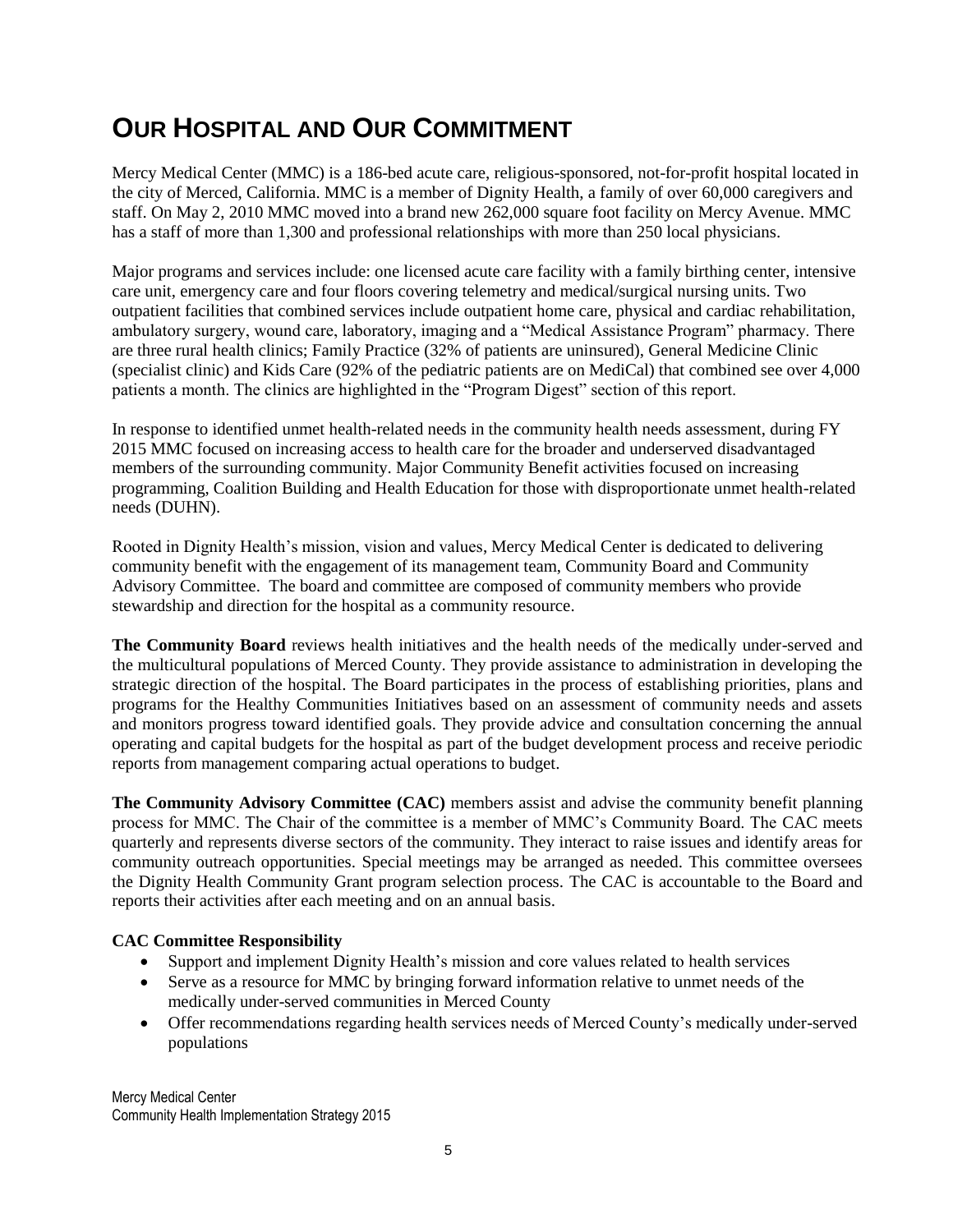- Serve as a link between MMC's Board of Directors and the Community Health Benefit planning process, coordinating and overseeing the development of the annual Health Benefit Plan
- Provide leadership for the Dignity Health Community Grant Program

#### *For a roster of Community Board and the Community Advisory Committee members see Attachment A*

Mercy Medical Center's community benefit program includes financial assistance provided to those who are unable to pay the cost of their care, unreimbursed costs of Medicaid, subsidized health services that meet a community need, and community health improvement services. Our community benefit also includes monetary grants we provide to not-for-profit organizations that are working together to improve health on significant needs identified in our Community Health Needs Assessment. Many of these programs and initiatives are described in this report.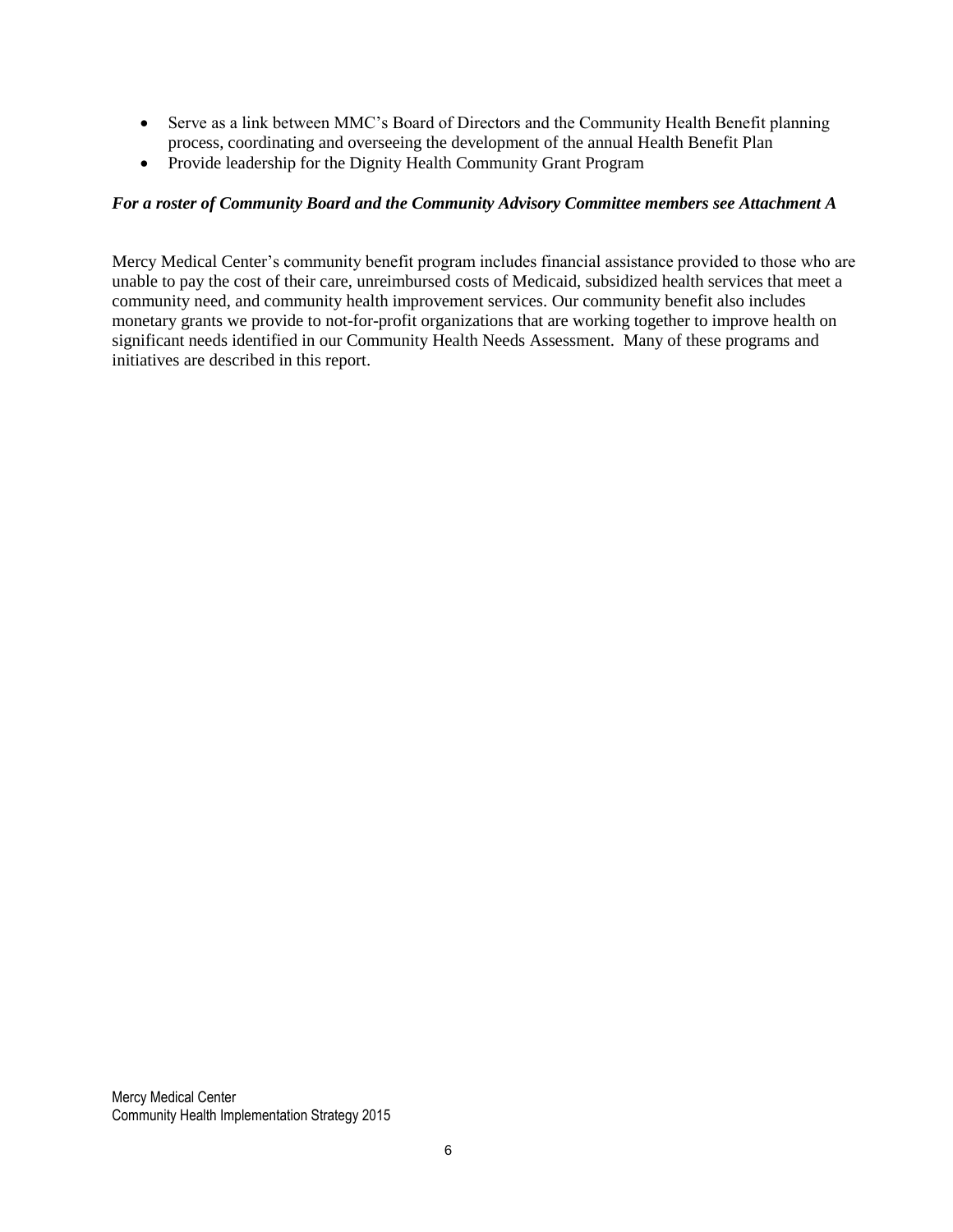## **DESCRIPTION OF THE COMMUNITY SERVED**

Mercy Medical Center primary service area is comprised of the communities of Merced, Atwater, Winton and Livingston. There is only one other hospital in the county, Memorial Los Banos, a Sutter Health Affiliate, a 44-bed facility with basic emergency services.

Merced County is located in the heart of the San Joaquin Valley and spans from the coastal ranges to the foothills of Yosemite National Park. The county encompasses 1,934.46 square miles with a population density of 133.74 per square mile. The county is predominantly urban, with 85.7% of the population living in areas designated as urban.

The City of Merced is the County seat and is the largest of the six incorporated cities. County and City municipalities are a major source of employment along with agricultural related industries, retailing, manufacturing, food processing and tourism.

Merced County has been identified as 49<sup>th</sup> poverty stricken counties in California. Data gathering and reporting has shown poverty to be a chronic and pervasive reality affecting all aspects of healthy living. Merced County's poverty rate is significantly higher for persons under the age of 18. It is important to understand the age distribution of the population as different age groups have unique health needs which should be considered separately from other along the age spectrum. In Merced County, 31.0% of the population is infants, children, or adolescents (age  $0-17$ ); another 59.3% are age  $18-64$ , while 9.7% are age 65 and older. The median age is "younger" than the state and the nation.

Merced County is designated as a *medically underserved area*. This designation is based on an index of four variables – the ratio of primary care physicians per 1,000 populations, the infant mortality rate, the percent of the population with incomes below the poverty level and the percent of the population age 65 and over.

#### **Population/Race/Ethnicity –**

- Total Population: Merced County 258,707 Primary Service Area population 160,215
- Diversity: Hispanic 48.2%, Caucasian 34.6%, Asian 9.40%, African American 4.4%, American Indian/Alaska Native 0.5%, 2+ Races 2.7%, Other 0.2%
- Median Income: \$48,470
- Unemployment: 9.9%
- Uninsured: 12.0%
- No high school diploma: 26.0%
- CNI Score: 4.8
- Medicaid Patients: 38.4%
- Other Area Hospitals: In Merced County Sutter Memorial Hospital, Los Banos

Source of demographic indicators: 2010 U.S. Census, 2015 The Nielsen Company, 2015 Truven Health Analytics Inc.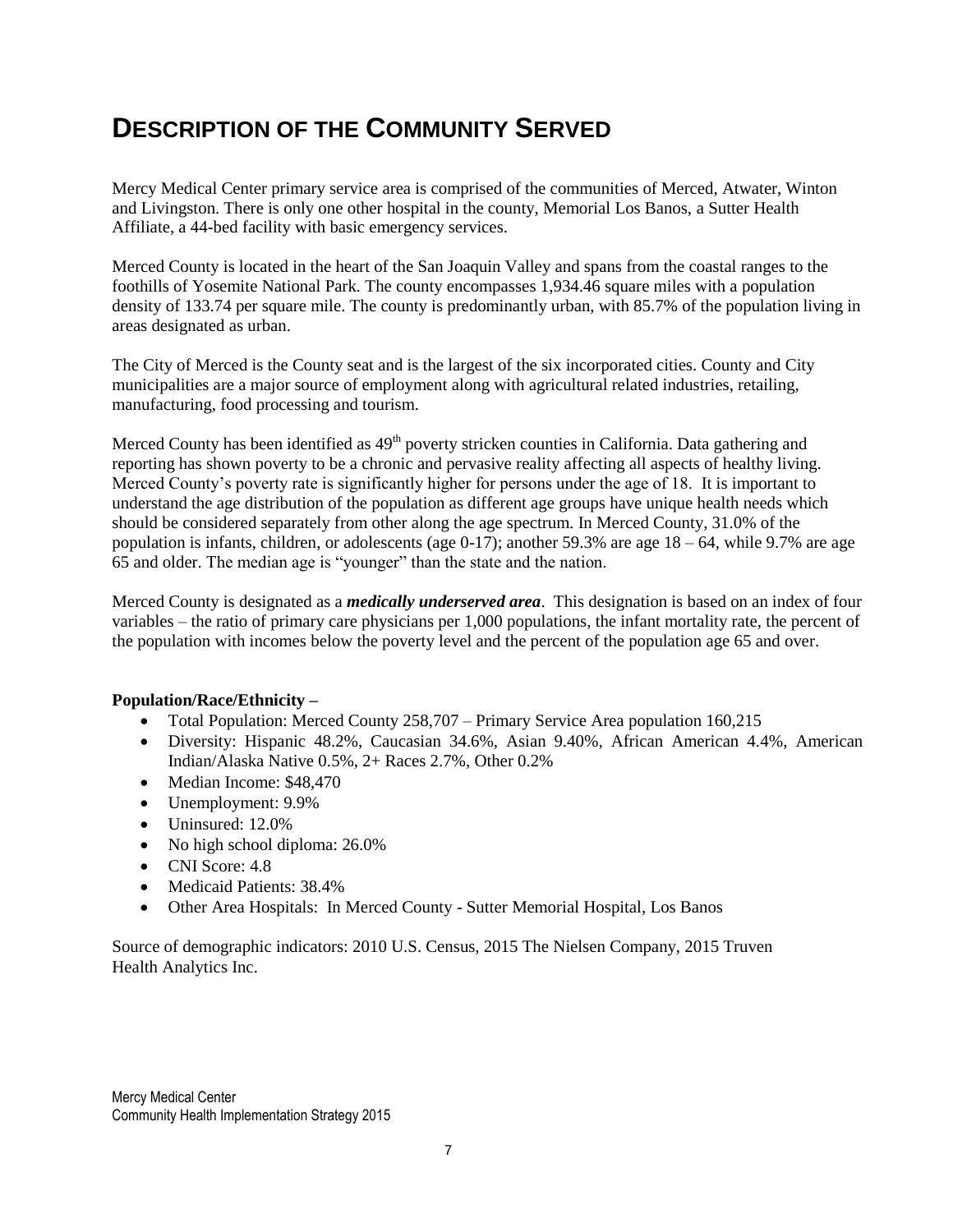

Mean(zipcode): 4.7 / Mean(person): 4.6

| <b>Zip Code</b> | <b>CNI Score</b> | <b>Population</b> | City    | <b>County</b> | <b>State</b> |
|-----------------|------------------|-------------------|---------|---------------|--------------|
| 95301           | 4.6              | 39310             | Atwater | Merced        | California   |
| 95340           | 4.4              | 35905             | Merced  | Merced        | California   |
| 95348           | 4.8              | 32741             | Merced  | Merced        | California   |
| 95388           | -5               | 13351             | Winton  | Merced        | California   |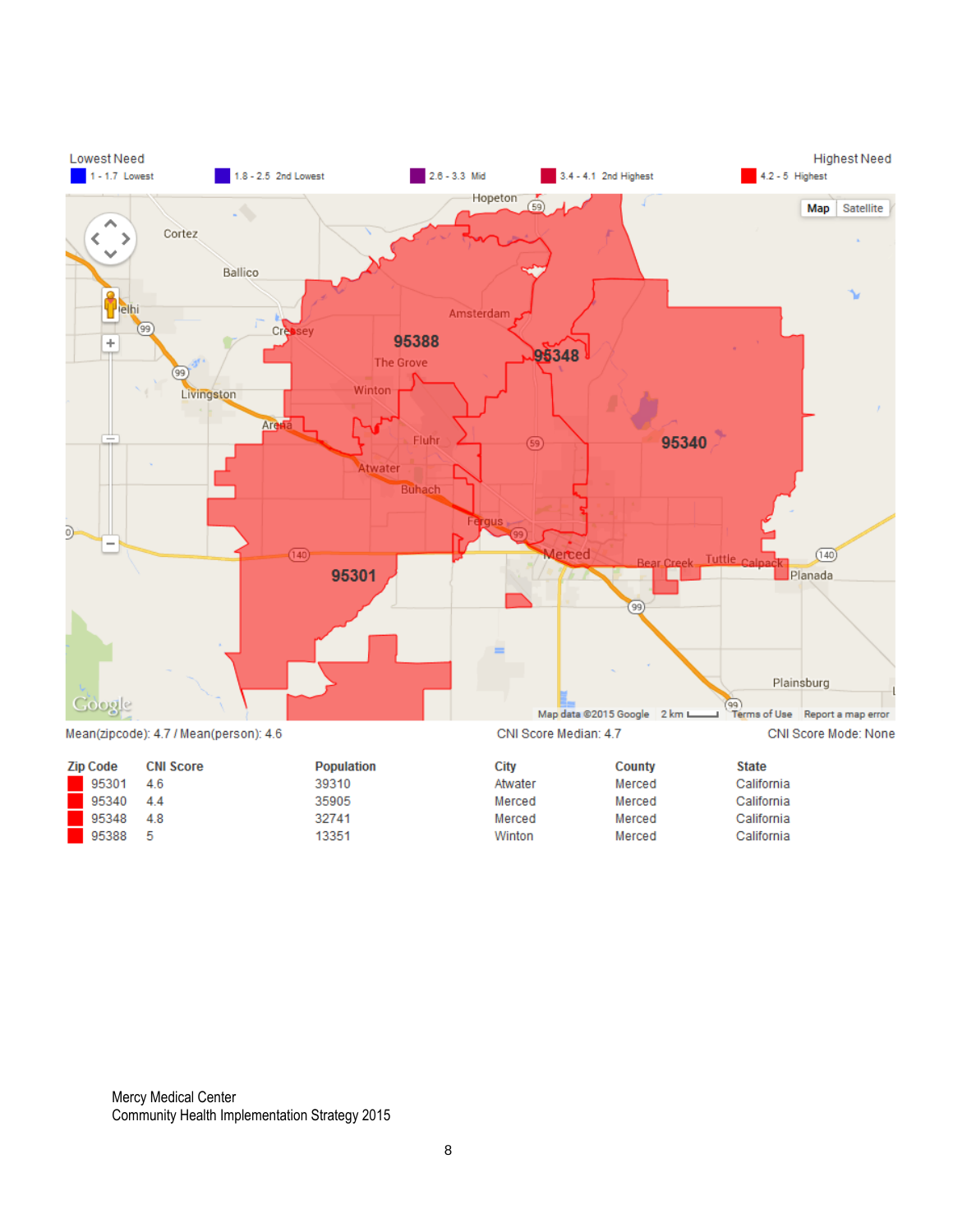## **COMMUNITY BENEFIT PLANNING PROCESS**

The hospital engages in multiple activities to conduct its community benefit and community health improvement planning process. These include, but are not limited to: conducting a Community Health Needs Assessment with community input at least every three years; using five core principles to guide planning and program decisions; measuring and tracking program indicators; and engaging the Community Advisory Committee and other stakeholders in the development and annual updating of the community benefit plan.

#### **A. Community Health Needs Assessment Process**

This assessment was conducted on behalf of Mercy Medical Center by Professional Research Consultants, Inc. completed report was published in the month of August 2015. It is a follow-up to a similar study conducted in 2012; it is systematic, data-driven approach to determining the health status, behaviors and needs of the residents in Merced County. A precise and carefully executed methodology is critical in asserting the validity of the results gathered. To ensure the best representation of the population surveyed, a telephone interview methodology – one that incorporates both landline and cell phone interviews was employed. The primary advantages of telephone interviewing are timeliness, efficiency and randomselection capabilities. There were 400 random surveys completed with individuals 18 and older in Merced County. PRC's preferred practice is to "weight" the raw data to improve the representativeness even further. This is accomplished by adjusting the results to match the geographic distribution and demographic characteristics of the population surveyed.

To solicit input from key informants, those individuals who have a broad interest in the health of the community, an Online Key Informant Survey was also implemented as part of the process. Online surveys were sent to 12 community/business leaders, 119 physicians, 98 public health representatives, 15 social services providers and 5 other health providers; reminder emails were sent as needed to increase participation. In all, 73 community stakeholders took part in the Online Key Informant Survey. On pages 11 – 12 of the CHNA report is a list of the final representatives, their organizations and further description of the process.

A variety of existing data sources was consulted to complement the research quality of this assessment. A complete list of sources is included in the CHNA.

The final CHNA report can be found on the hospital website, mercymercedcares.org and the Dignity Health website. Community members were informed by two local newspapers that if they would like a copy sent to them, either electronically or hard copy, they are to make their request to the hospital's Community Benefit office by calling 209-564-5007.

While the assessment is quite comprehensive, it cannot measure all possible aspects of health in the community, nor can it adequately represent all possible populations of interest. In terms of content, the assessment is designed to provide a comprehensive and broad picture of the health of the overall community.

#### **B. CHNA Significant Health Needs**

Prior survey results and historical data for secondary data indicators are also included for the purposes of trending. Statewide risk factor data was provided where available as an additional benchmark which to compare local survey findings; this data was reported in the most recent Behavioral Risk Factor Surveillance System prevalence and trend data published by Centers for Disease Control and Prevention and the US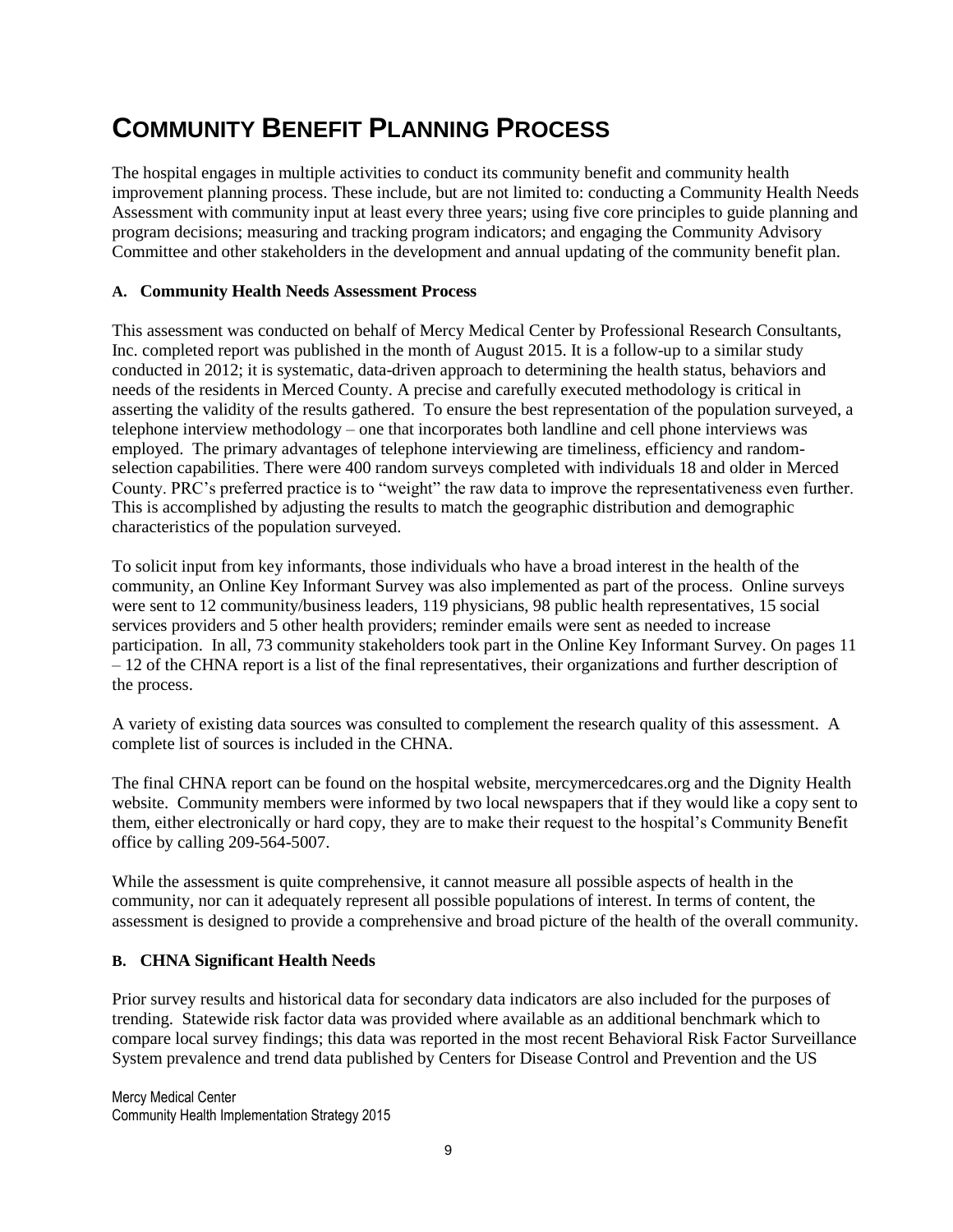Department of Health & Human Services. National risk factor data also provided in comparison charts was taken from 2013 PRC National Health Survey. Healthy People 2020 provided science-based, 10 year objectives for improving the health of all Americans.

The following "areas of opportunity" represent the significant health needs of the community, based on the information gathered through the CHNA and the guidelines set forth in Healthy People 2010.

Significant Health Needs Identified:

- **Access to Healthcare Services;** Insurance instability, barriers to access, primary care physician ratio.
- **Cancer**; Cancer deaths, Cancer incidence including lung and cervical, female breast cancer and colorectal cancer screening
- **Dementia, Including Alzheimer's deaths**
- **Diabetes**; diabetes ranked #2 as a major problem in the Online Key Informant Survey
- **Heart Disease & Stroke;** ranked #5 as a major problem in the Online key Informant Survey
- **Immunization & Infectious Diseases;** Hepatitis B vaccination
- Infant Health & Family Planning; prenatal care, teen births
- **Injury & Violence;** motor vehicle crash deaths, firearm-related deaths, homicide deaths and violent crime rate
- **Mental Health;** symptoms of chronic depression, suicide deaths, seeking help for mental health, ranked #1 as a major problem in the Online Key Informant Survey
- **Nutrition, Physical Activity and Weight;** low healthy food access, overweight & obesity adult and children, moderate physical activity, access to recreation/fitness facilities, ranked #3 as a major problem in the Online Key Informant Survey
- **Potentially Disabling Conditions;** sciatica/back pain, blindness/vision trouble
- **Respiratory Diseases;** CLRD, COPD
- **Substance Abuse;** cirrhosis/liver disease deaths, drug-induced deaths, seeking help for alcohol/drug issues, ranked #4 as a major problem in the Online Key Informant Survey

Health education was selected as a priority to address prevention of disease, to empower community members to assume responsibility for their health and to educate people about various medical conditions and the ability they have to make wise choices.

MMC is addressing, as indicated in the "Digest Progress" section of this report, the following identified "areas of opportunity": access to health services; cancer; diabetes; heart disease  $\&$  stroke; immunization  $\&$ infectious diseases; infant health; mental health; respiratory diseases; nutrition, physical activity and weight.

Areas of opportunity that are identified but not being addressed by MMC are: family planning, dementia including Alzheimer's death; injury and violence; potentially disabling conditions and substance abuse. Services for these health priorities are being provided in the community by other entities and MMC does not have expertise in these areas.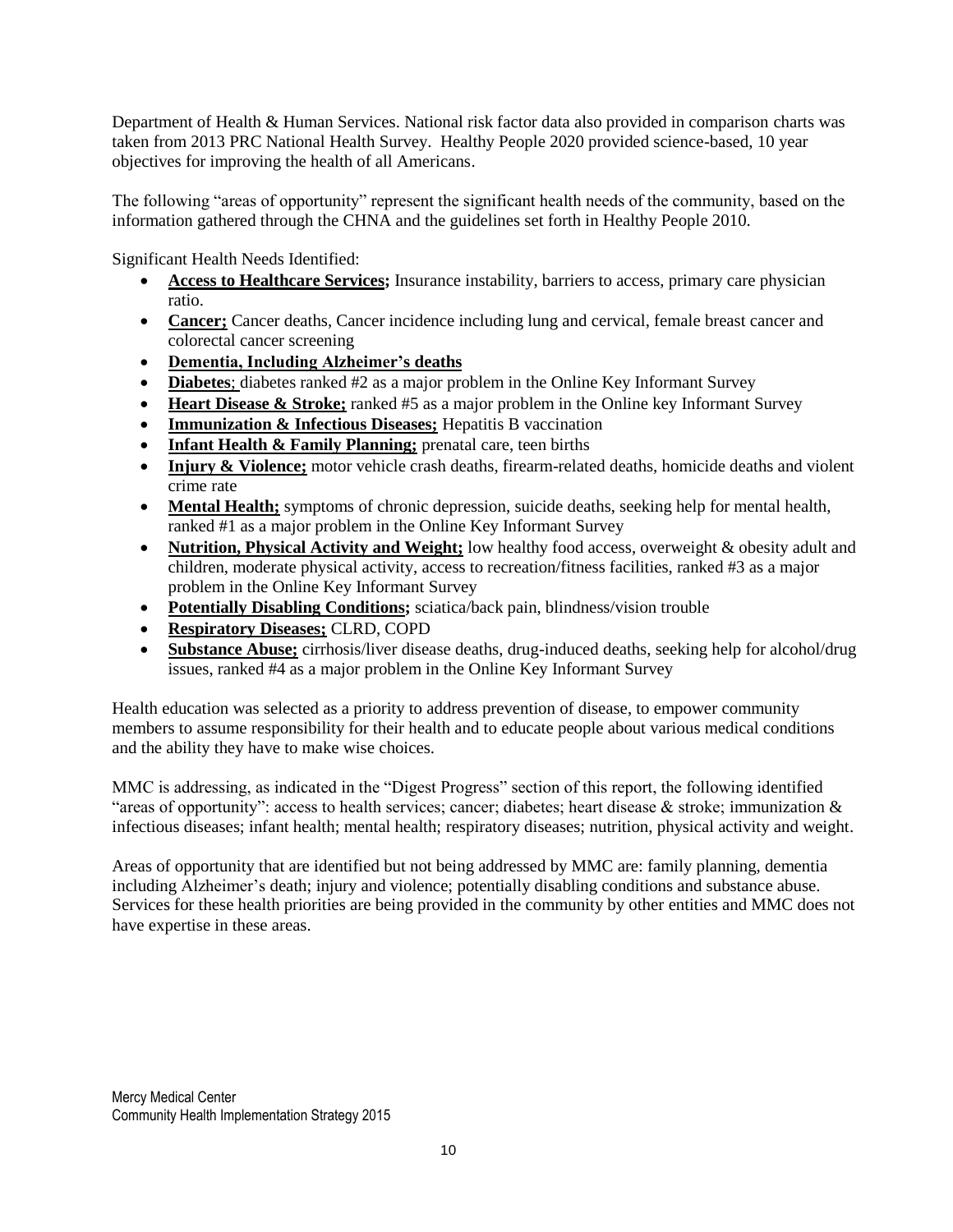#### **C. Community Benefit Plan Development Process**

As a matter of Dignity Health policy, the hospital's community benefit programs are guided by five core principles. All of our initiatives relate to one or more of these principles:

- **Disproportionate Unmet Health-Related Needs**: Seek to address the needs of communities with disproportionate unmet health-related needs.
- **Primary Prevention**: Address the underlying causes of persistent health problems through health promotion, disease prevention, and health protection.
- **Seamless Continuum of Care**: Emphasize evidence-based approaches by establishing operational linkages between clinical services and community health improvement activities.
- **Community Capacity**: Target charitable resources to mobilize and build the capacity of existing community assets.
- **Collaborative Governance**: Engage diverse community stakeholders in the selection, design, implementation, and evaluation of program activities.

Mercy Medical Center's community health programs reflect our commitment to improve the quality of life in the community we serve. The Community Advisory Committee (CAC), Community Board, Mercy Administration along with key management staff provides oversight and policy guidance for all charitable services and activities supported by the hospital. The people on these committees and boards represent a health professionals as well as community residents. This group reviews the CHNA to determine that MMC's community health programs are addressing identified needs. The CAC members meets on a quarterly basis and the Community Board meets monthly. Identified needs are also reviewed by the Mercy Foundation to determine their philanthropic strategies.

A roster of members in the CAC and Community Board is attached in Appendix A.

MMC is committed to the Dignity Health's annual community grant program which supports the continuum of care in the community offered by other not-for-profit organizations. In FY15 MMC awarded \$112,674 in community grants. These not-for-profit organizations addressed one or more of the "areas of opportunity" identified in the 2015 CHNA. Health priorities being addressed are: access to health services; infant health; mental health; nutrition, physical activity and weight; and substance abuse.

#### **D. Planning for the Uninsured/Underinsured Patient Population**

The hospital offers patient financial assistance based on the Dignity Health Financial Assistance Policy, a summary of which is in the Appendix. This financial assistance information is given to our patients by the Financial Counselors who visit the patients before discharge. The Financial Counselors work with patients to assess whether they are eligible for government sponsored health programs. If the patient is eligible, the Financial Counselor will assist the patient with completing the application process. The policy and application is also available on the Mercy Medical Center website (mercymercedcares.org).

There are signs throughout the registration departments referring patients to the payment assistance programs. Brochures describing the program are distributed through the registration department. Information is also included in the patient admission packet.

The Dignity Health "Admitting Leadership" team in Sacramento has provided training as it related to the Affordable Care Act (ACA) and Covered California. MMC management is now responsible to train MMC staff on how to inform and direct patients to enroll in the Health Exchange plans.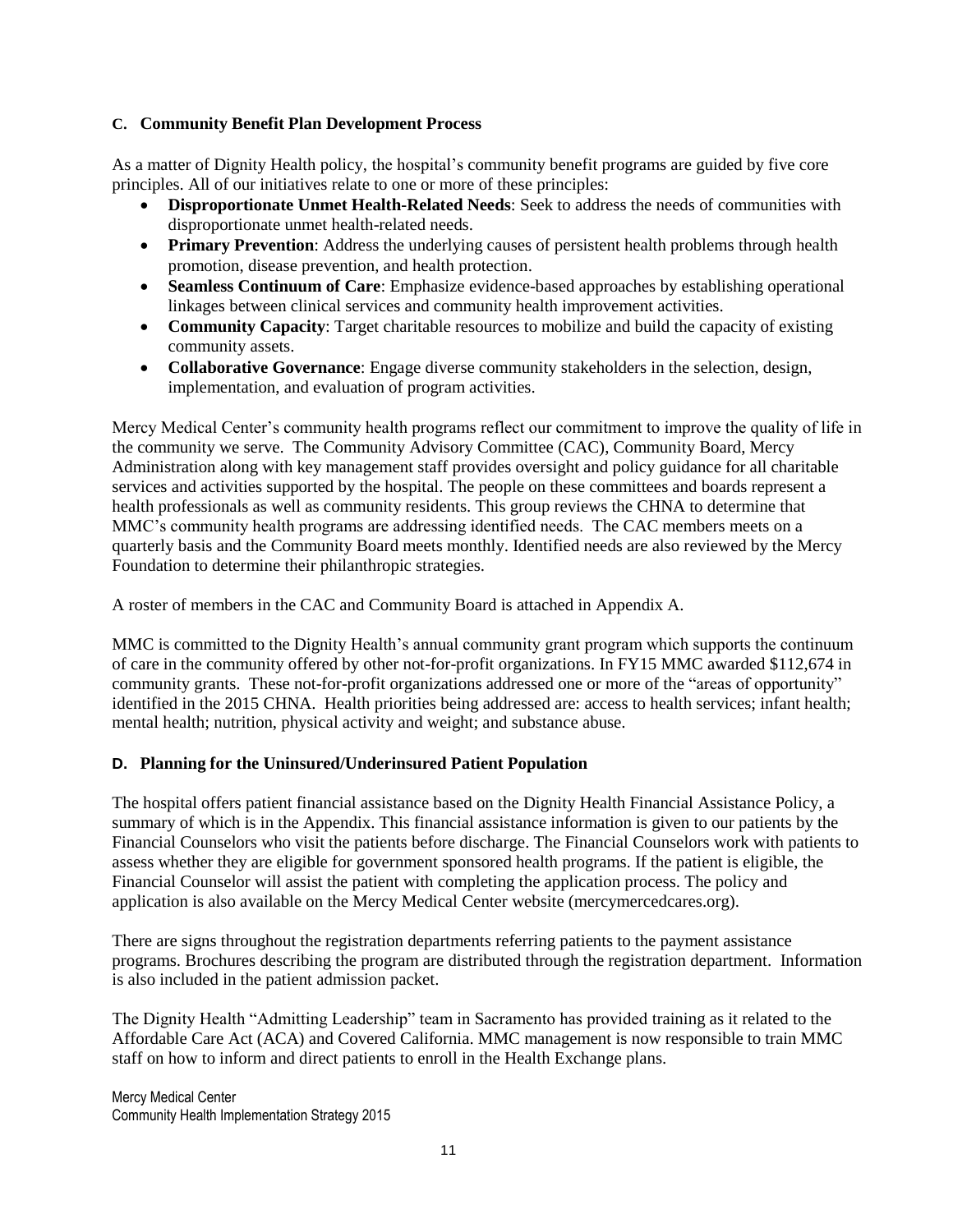## **2015 REPORT AND 2016 IMPLEMENTATION STRATEGY**

This section presents programs and initiatives the hospital is delivering, funding or on which it is collaborating with others to address significant community health needs. It includes both a report on activities for FY15 and planned programs with measurable objectives for FY16.

#### **SUMMARY**

Below are community benefit and community health programs and initiatives operated or substantially supported by the hospital FY15, and those planned to be delivered in FY16. Programs that the hospital plans to deliver in 2016 are denoted by \*.

#### **Poor Access to Primary and Preventive Care**

- Financial assistance for uninsured/underinsured and low income residents\* -- The hospital provides discounted and free health care to qualified individuals, following Dignity Health's Financial Assistance Policy.\*
- Family Practice Center, Kids Care and General Medicine Clinic these are rural health care outpatient clinics providing primary health care, prenatal/infant and pediatric care and specialty physicians.\*
- Emergency Department Physician Services for Indigent Patients\*
- Community Grant Program Hope Respite Care\*
- Community Grant Program Alpha Crisis Pregnancy Program
- Merced County Whole Health Partnership\*

#### **High Prevalence of and Disparities in Chronic Health Conditions**

- Conversion of Mercy Medical Center, and Mercy Outpatient Center to a "Tobacco Free Campus" \*
- Chronic Disease Self-Management Program\*
- Diabetes Self-Management Program\*
- Labor of Love\*
- Mercy Yoga and Zumba Classes\*
- Stroke Support Group and Education\*
- Bi-National Week Health Activities\*
- Mercy Cancer Center Community Programs\*
- Stroke Support and Education\*

#### **Anticipated Impact**

The anticipated impacts of specific program initiatives, including goals and objectives, are stated in the Program Digests on the following pages. Overall, the hospital anticipates that actions taken to address significant health needs will: improve health knowledge, behaviors, and status; increase access to care; and help create conditions that support good health. The hospital is committed to monitoring key initiatives to assess and improve impact. The Mercy Medical Center Community Benefit/Health Committee, hospital executive leadership, Community Board, and Dignity Health receive and review program updates. In addition, the hospital evaluates impact and sets priorities for its community benefit program by conducting Community Health Needs Assessments every three years.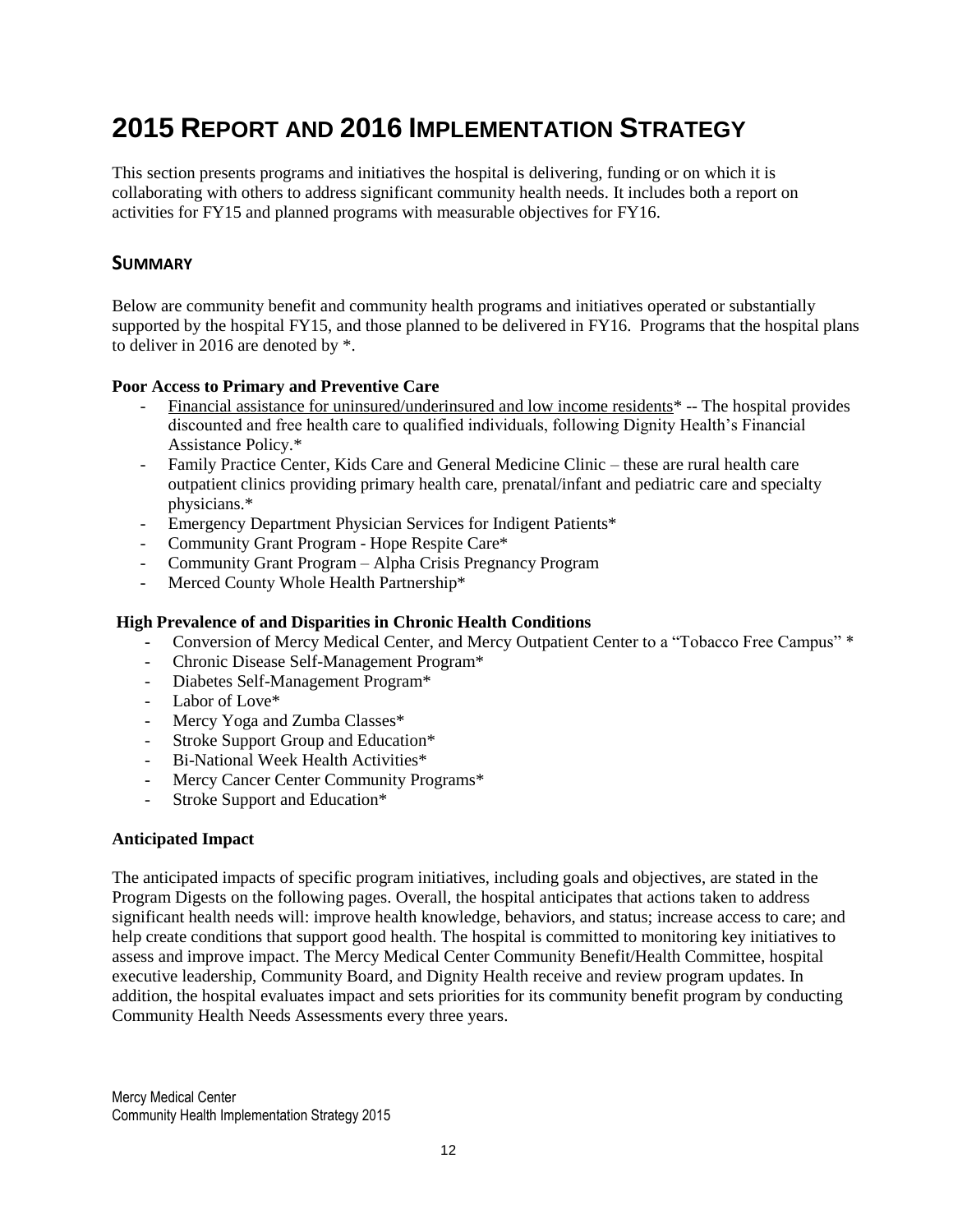#### **Planned Collaboration**

MMC has engaged community-based partners representing the spectrum of agencies providing services vital to Merced County residents include: Merced Rescue Mission, Merced County Department of Public Health, Merced County Department of Mental Health, Central California Alliance for Health, Golden Valley Health Clinics and the Livingston Community Health Center.

This community benefit plan specifies significant community health needs that the hospital plans to address in whole or in part, in ways consistent with its mission and capabilities. The hospital may amend the plan as circumstances warrant. For instance, changes in significant community health needs or in other community assets and resources directed to those needs may merit refocusing the hospital's limited resources to best serve the community.

The following pages include Program Digests describing key programs and initiatives that address one or more significant health needs in the most recent CHNA report.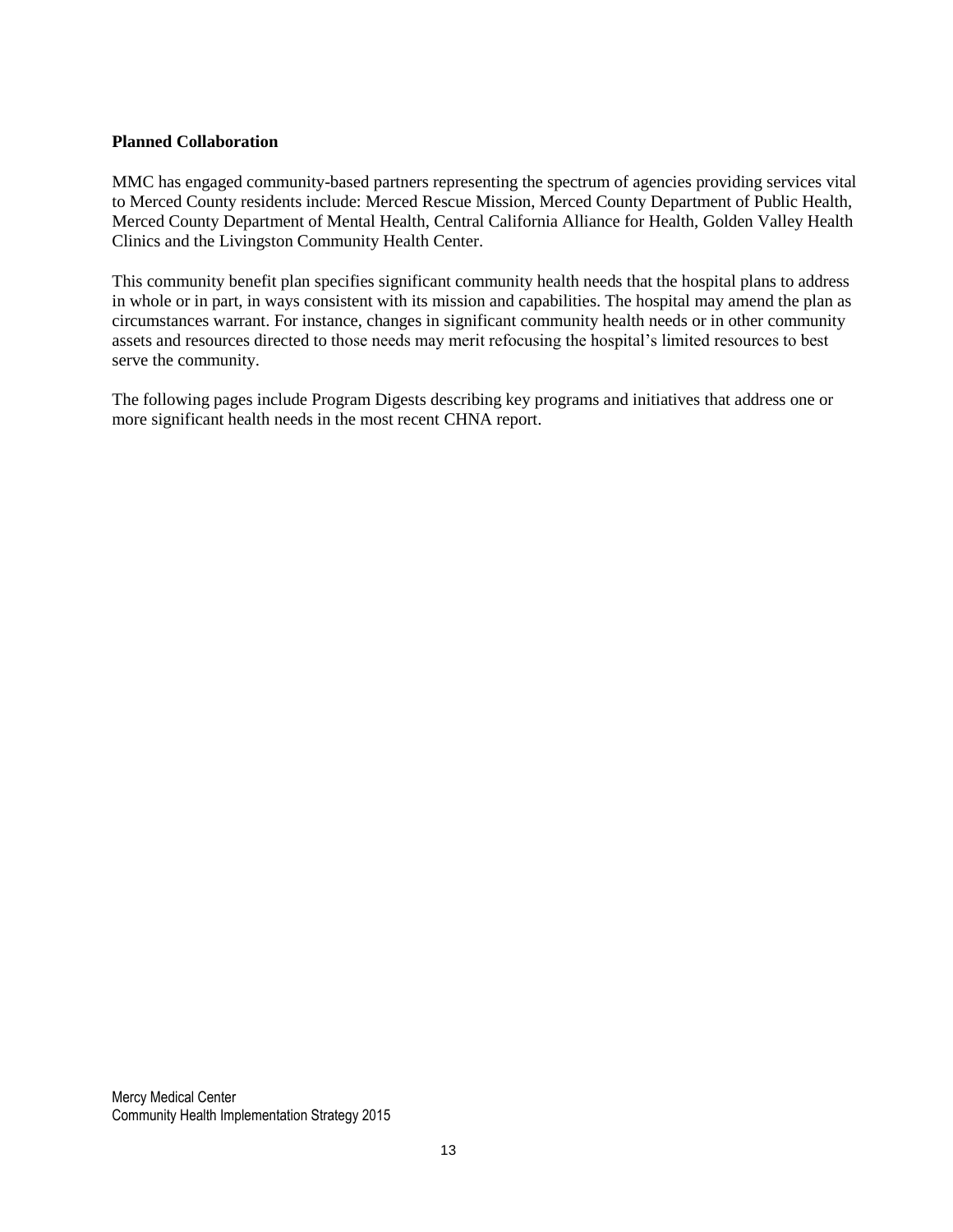## **PROGRAM DIGESTS**

|                                                            | <b>Mercy UC Davis Cancer Center Community Program</b>                                                                                                                                                                                                                                                                                                                                                                                  |  |  |
|------------------------------------------------------------|----------------------------------------------------------------------------------------------------------------------------------------------------------------------------------------------------------------------------------------------------------------------------------------------------------------------------------------------------------------------------------------------------------------------------------------|--|--|
| <b>Significant Health Needs</b><br><b>Addressed</b>        | □ Maternal/Infant Health<br>▫<br><b>Diabetes</b><br>Mental Health<br>Nutrition, Physical Activity and Weight<br>□<br>X<br>Cancer                                                                                                                                                                                                                                                                                                       |  |  |
| <b>Program Emphasis</b>                                    | Disproportionate Unmet Health-Related Needs<br>x<br>$\Box$<br><b>Primary Prevention</b><br>Seamless Continuum of Care<br>X<br>$\Box$<br><b>Build Community Capacity</b><br>$\Box$<br><b>Collaborative Governance</b>                                                                                                                                                                                                                   |  |  |
| <b>Program Description</b>                                 | The community programs offered at the Mercy UC Davis Cancer Center are funded through the<br>Mercy Foundation as well as through the cancer center itself. The hospital provides a team of<br>staff from all disciplines to help coordinate, facilitate and raise awareness of the program for<br>patients as well as the community at large. The program provides to the community information,<br>education, location and staffing.  |  |  |
| <b>Planned Collaboration</b>                               | Collaboration with this program occurs within our internal resources to include the physicians,<br>nursing staff, radiation therapists, case management, social workers, marketing, community<br>education and outreach. In addition there is collaboration with the other cancer centers in our<br>community for cancer awareness events, seminars and programs                                                                       |  |  |
| <b>Community Benefit Category</b>                          | A1-d Community Health Education                                                                                                                                                                                                                                                                                                                                                                                                        |  |  |
|                                                            | FY 2015 Report                                                                                                                                                                                                                                                                                                                                                                                                                         |  |  |
| Program Goal /<br><b>Anticipated Impact</b>                | Address the need in the community for supportive programs, education and resources with<br>regards to cancer patients. Create a support group that is lacking and much needed in our service<br>area. Increase access to support, education, and resources for both cancer patients and their<br>family/caregivers.                                                                                                                    |  |  |
| <b>Measurable Objective(s)</b><br>with Indicator(s)        | Track the number of attendees in our program including the new massage therapy program as<br>part of the cancer support group. Continue to provide opportunity for feedback from patients<br>and the community on needed resources and programs. Keep track of new Cancer Center Drive<br>as a resource for patients with daily radiation therapy needing to be transported from outlying<br>service areas.                            |  |  |
| <b>Baseline / Needs Summary</b>                            | Cancer, as identified in the most recent CHNA is a leading health concern and need in our service<br>area. In addition, there are no other cancer centers in our community that offers educational and<br>supportive services to all in need.                                                                                                                                                                                          |  |  |
| <b>Intervention Actions</b><br>for Achieving Goal          | Offer a community support group for those battling cancer, caregivers, family and friends and<br>survivors. In addition, collaborating with groups such as the ACS and the LLS to bring more<br>services and resources to our community. Partner with local physicians to increase the<br>awareness of these programs and to increase access to those that are most in need rather than<br>having to travel to Stanford or Fresno etc. |  |  |
| Program Performance / Outcome                              | Allowed for patients and community members increased access to resources and services they<br>need in the midst of their care and foster more positive outcomes.                                                                                                                                                                                                                                                                       |  |  |
| <b>Hospital's Contribution / Program</b><br><b>Expense</b> | The hospital contributed funding as well as Mercy Foundation in the amount \$9,254.00.                                                                                                                                                                                                                                                                                                                                                 |  |  |
| <b>FY 2016 Plan</b>                                        |                                                                                                                                                                                                                                                                                                                                                                                                                                        |  |  |
| Program Goal /<br><b>Anticipated Impact</b>                | Continue to provide the community with supportive services that address emotional, spiritual,<br>and care related needs to help address the patients, caregivers and family and friends. Enhance<br>existing partnerships and seek new partners to combine resources and create a more impactful<br>program and positive outcomes.                                                                                                     |  |  |
| <b>Measurable Objective(s)</b>                             | Track and collect date and information of number of encounters/sessions and attendance.                                                                                                                                                                                                                                                                                                                                                |  |  |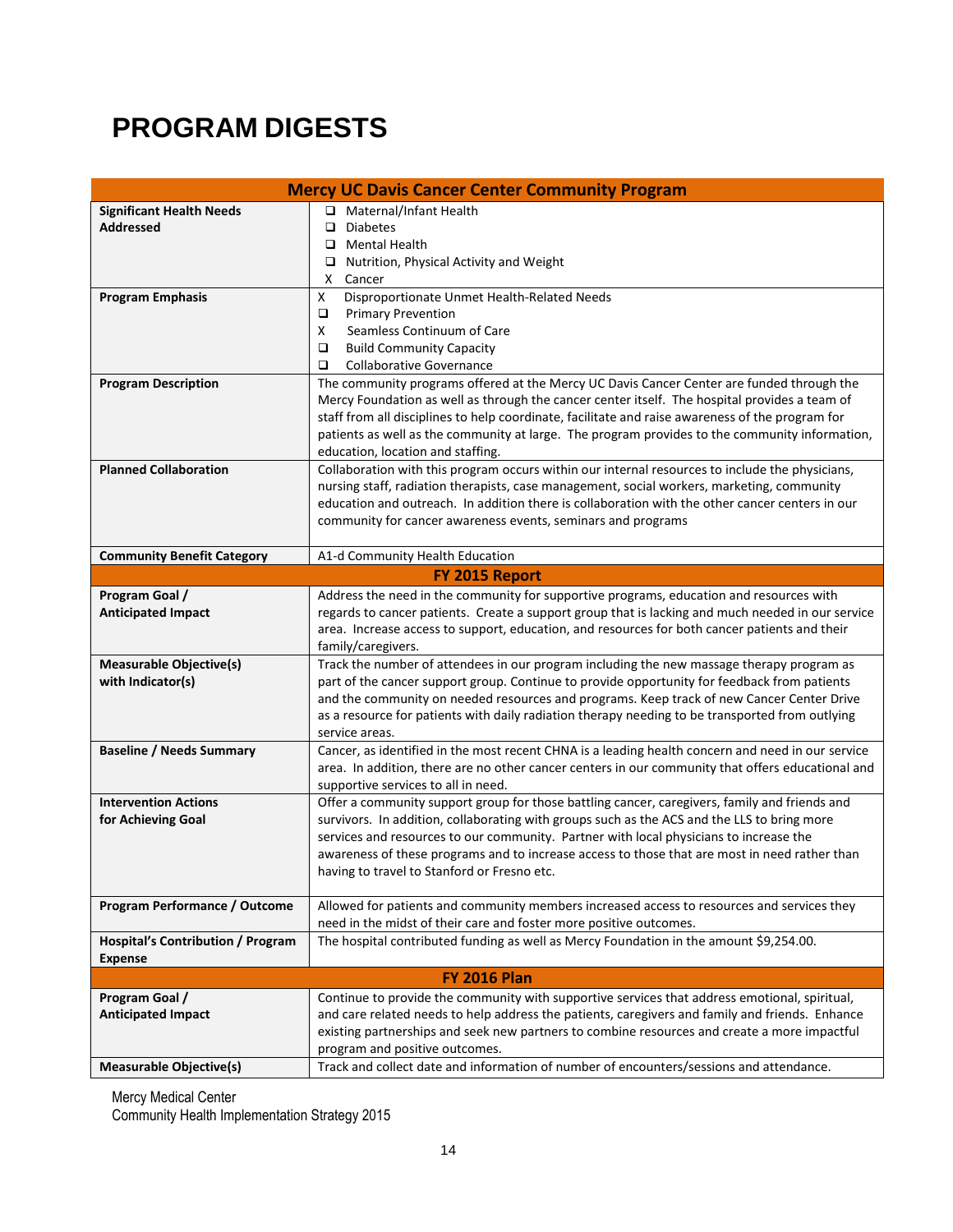| Collect data on the newly implemented programs and those that will be implemented later this    |
|-------------------------------------------------------------------------------------------------|
|                                                                                                 |
| This program will continue to be offered and grow to address the needs identified in our latest |
| CHNA that found cancer as the second leading cause of death in Merced County. The age-          |
| adjusted death rate for cancer in Merced County is 163.3 per 100,000 which is above the state   |
| Enhance and strengthen relationships with ACS, LLS and other community based organizations      |
|                                                                                                 |
| Implement new wig bank program in the cancer center for patients and community members          |
| Continue and increase participation in Look Good Feel Better program at the cancer center       |
| New partnership with Susan G. Komen Circle of Hope California and bring preventive screenings   |
| Increase attendance of cancer support group by 15% by increasing access and awareness.          |
|                                                                                                 |
|                                                                                                 |

| <b>Live Well With Diabetes</b>    |                                                                                                       |  |  |
|-----------------------------------|-------------------------------------------------------------------------------------------------------|--|--|
| <b>Significant Health Needs</b>   | Maternal/Infant Health<br>$\Box$                                                                      |  |  |
| <b>Addressed</b>                  | X<br><b>Diabetes</b>                                                                                  |  |  |
|                                   | $\Box$<br><b>Mental Health</b>                                                                        |  |  |
|                                   | $\Box$<br>Nutrition, Physical Activity and Weight                                                     |  |  |
|                                   | $\Box$<br>Cancer                                                                                      |  |  |
| <b>Program Emphasis</b>           | X<br>Disproportionate Unmet Health-Related Needs                                                      |  |  |
|                                   | <b>Primary Prevention</b><br>X<br>Seamless Continuum of Care                                          |  |  |
|                                   | X<br>$\Box$                                                                                           |  |  |
|                                   | <b>Build Community Capacity</b><br>$\Box$<br><b>Collaborative Governance</b>                          |  |  |
| <b>Program Description</b>        | This is a weekly program that teaches strategies for understanding, managing and living with          |  |  |
|                                   |                                                                                                       |  |  |
|                                   | diabetes. It's a multi-purpose support program that features medical professional guest speakers,     |  |  |
|                                   | interactive educational experiences and develops personal actions plans. Program is offered in        |  |  |
|                                   | English and Spanish.                                                                                  |  |  |
| <b>Planned Collaboration</b>      | The Living Well With Diabetes program collaborates with community partners in recruiting              |  |  |
|                                   | participants such as local physicians and clinics. There is also a process in place for referral from |  |  |
|                                   | our inpatient to this community program. There is also collaboration with faith based                 |  |  |
|                                   | organizations on providing diabetes education off-site, directly in the community                     |  |  |
|                                   |                                                                                                       |  |  |
| <b>Community Benefit Category</b> | A1 Community Health Services                                                                          |  |  |
| FY 2015 Report                    |                                                                                                       |  |  |
| Program Goal /                    | To help prevent health complications of diabetes and help diabetes patients to manage their           |  |  |
| <b>Anticipated Impact</b>         | diabetes. To strengthen program by offering more professional speakers in                             |  |  |
|                                   | English, Spanish and Hmong. Continue tracking the inpatient diabetic patients with the Meditech       |  |  |
|                                   | link and establish a follow-up for the frequent readmitted diabetic patients.                         |  |  |
|                                   |                                                                                                       |  |  |
| <b>Measurable Objective(s)</b>    | Enrollment increased in the "Living with Diabetes" Spanish and English classes. A Hmong Shaman        |  |  |
| with Indicator(s)                 | four hour diabetes education class was presented. Increased number of patients being tracked in       |  |  |
|                                   | Meditech and tracked the frequent readmitted diabetic patients. Expanded community                    |  |  |
|                                   | awareness by having a community diabetes educator moved to the "Center for Diabetes".                 |  |  |
| <b>Baseline / Needs Summary</b>   | There are no other ongoing community (free of charge) educational diabetes classes in Merced          |  |  |
|                                   | County that offer English, Hmong and Spanish instructions. Between 2006 and 2008 there was an         |  |  |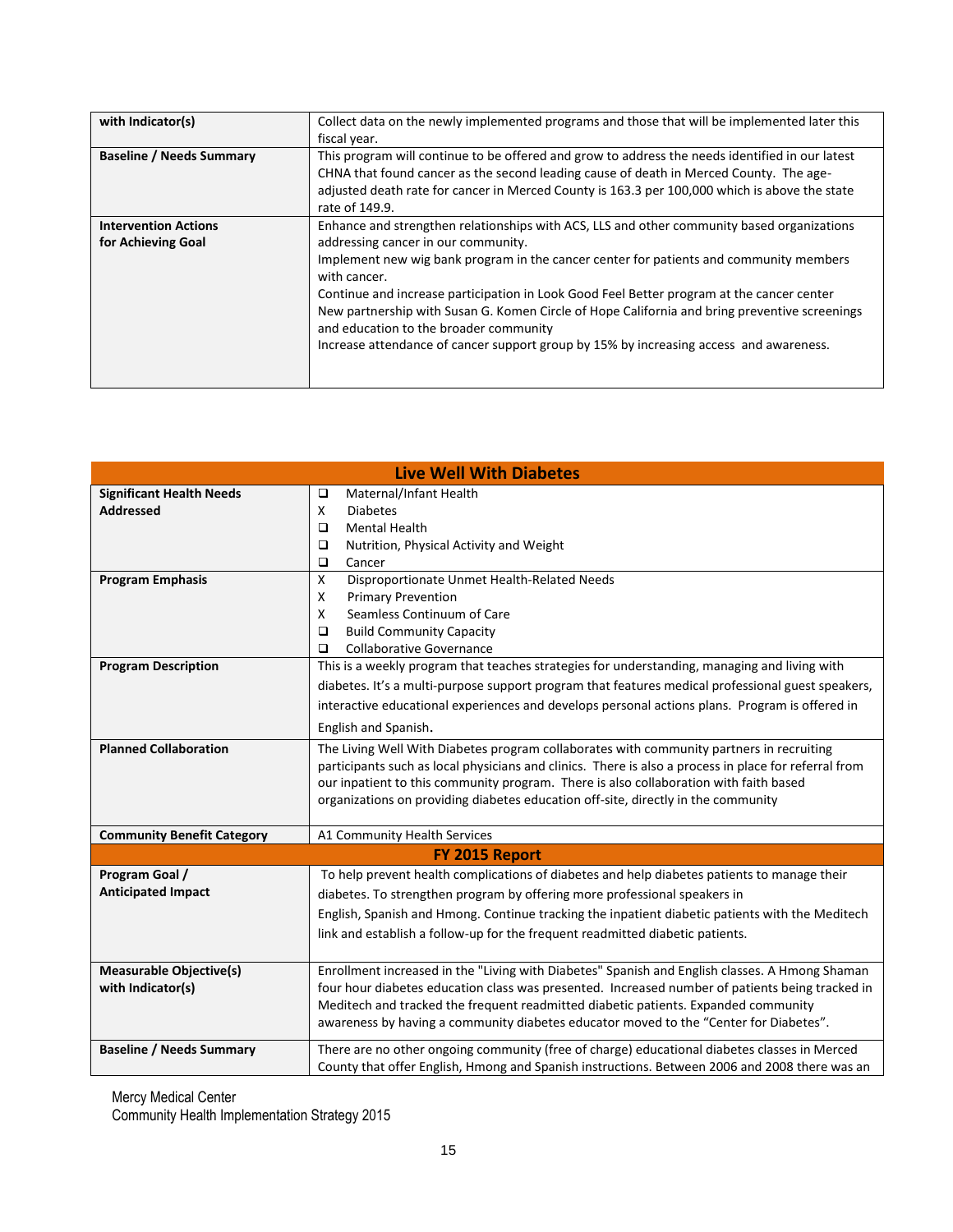|                                          | annual average age-adjusted diabetes mortality rate of 25.8 deaths per 100,000 populations<br>Merced County. This is less favorable than that found statewide and that of the national rate.     |
|------------------------------------------|--------------------------------------------------------------------------------------------------------------------------------------------------------------------------------------------------|
|                                          | 25.8 also fail to satisfy the Healthy People 2020 target of 19.6 or lower.                                                                                                                       |
| <b>Intervention Actions</b>              | Diabetic patients were tracked in Meditech and referred for enrollment into the program.                                                                                                         |
| for Achieving Goal                       | Current weekly diabetes class will be modeled to be more of a diabetes support group.                                                                                                            |
|                                          | Community Health Diabetes Education will begin to encompass the "Center for Diabetes" in our                                                                                                     |
|                                          |                                                                                                                                                                                                  |
|                                          | General Medicine Clinic. Collaborate with the Mercy rural health clinics to reach more diabetic                                                                                                  |
|                                          | patients.                                                                                                                                                                                        |
|                                          |                                                                                                                                                                                                  |
| Program Performance / Outcome            | Enrollment has continued to rise in our Community Health Diabetes Education program through                                                                                                      |
|                                          | the use of Meditech to identify those patients in need of a referral to the program and multiple                                                                                                 |
|                                          | admissions due to uncontrolled diabetes and it's complications. We have seen a steady increase                                                                                                   |
|                                          | of participants in the English program by 55% and the Spanish program by 75%. In addition, we<br>are in the process of adding a service line upon seeking accreditation of our DSME program that |
|                                          | will further develop our Community Health Diabetes Education program and create a true                                                                                                           |
|                                          | community center for all diabetics as well as those at risk of developing diabetes.                                                                                                              |
|                                          |                                                                                                                                                                                                  |
| <b>Hospital's Contribution / Program</b> | Hospital's contribution was \$25,500 for educational materials, supplies and instructors.                                                                                                        |
| <b>Expense</b>                           |                                                                                                                                                                                                  |
|                                          | <b>FY 2016 Plan</b>                                                                                                                                                                              |
| Program Goal /                           | The Community Health Diabetes Education program plans to expand and offer 5 educational                                                                                                          |
| <b>Anticipated Impact</b>                | programs to be offered throughout the year in addition to the diabetes support group.                                                                                                            |
|                                          | Completion of the accreditation process and addition of the DSME as a new service line to our                                                                                                    |
|                                          | service area. Collaborate with local physicians, FQHC's and RHC's as well as the Merced County                                                                                                   |
|                                          | Health Department and the Central California Alliance for Health managed care. The expected                                                                                                      |
|                                          | outcome is to address the rates of age-adjusted deaths in Merced County and the overall health                                                                                                   |
|                                          | of our community. In addition to see a positive impact on the readmission rates fir diabetes                                                                                                     |
|                                          | related admissions.                                                                                                                                                                              |
| <b>Measurable Objective(s)</b>           | Maintain the increase in attendance to both the English and Spanish Diabetes programs. Increase                                                                                                  |
| with Indicator(s)                        | the number of classes offered to the community and the number of community members                                                                                                               |
|                                          | accessing the educational intervention. Continue to track the number of diabetes referrals from                                                                                                  |
|                                          | inpatient and number of readmissions within 30 days.                                                                                                                                             |
| <b>Baseline / Needs Summary</b>          | There are no other ongoing community (free of charge) educational diabetes classes in Merced                                                                                                     |
|                                          | County that offer English, Hmong and Spanish instructions. Between 2011 and 2013 there was an                                                                                                    |
|                                          | annual average age-adjusted diabetes mortality rate of 29.0 deaths per 100,000 populations in                                                                                                    |
|                                          | Merced County. This is less favorable than that of the statewide rate of 20.7 deaths and national                                                                                                |
|                                          | rate of 21.3 deaths. The statewide and national rates both declined from 25.8 in previous                                                                                                        |
|                                          | reports, while the rates in Merced County rose. These numbers also fail to satisfy the Healthy<br>People 2020 target of 20.5 or lower.                                                           |
| <b>Intervention Actions</b>              | Addition of 5 new diabetes educational programs                                                                                                                                                  |
| for Achieving Goal                       | Accreditation of our DSME program and addition of the service line to Community Health                                                                                                           |
|                                          | Education                                                                                                                                                                                        |
|                                          | Increase the number of educational sessions offered to the community and include offsite                                                                                                         |
|                                          | sessions through collaboration with community partners                                                                                                                                           |
|                                          | Increase the number of attendees of community programs by 15% in both English and Spanish                                                                                                        |
|                                          | programs                                                                                                                                                                                         |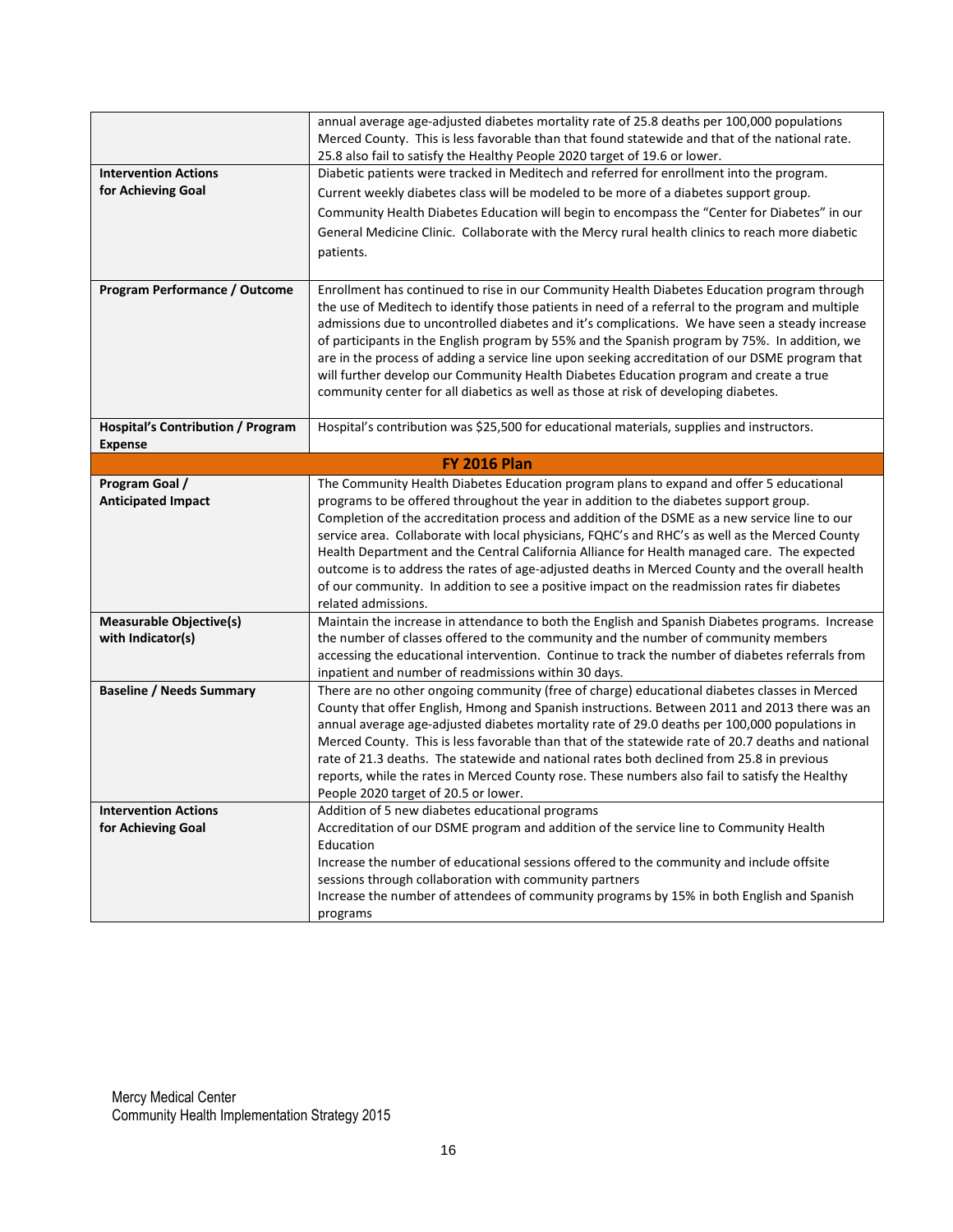| <b>Childbirth Preparation Course - Labor of Love</b> |                                                                                                    |  |  |
|------------------------------------------------------|----------------------------------------------------------------------------------------------------|--|--|
| <b>Significant Health Needs</b>                      | Maternal/Infant Health<br>x                                                                        |  |  |
| <b>Addressed</b>                                     | $\Box$<br><b>Diabetes</b>                                                                          |  |  |
|                                                      | <b>Mental Health</b><br>❏                                                                          |  |  |
|                                                      | $\Box$<br>Nutrition, Physical Activity and Weight                                                  |  |  |
|                                                      | $\Box$<br>Cancer                                                                                   |  |  |
| <b>Program Emphasis</b>                              | X<br>Disproportionate Unmet Health-Related Needs                                                   |  |  |
|                                                      | <b>Primary Prevention</b><br>X                                                                     |  |  |
|                                                      | X<br>Seamless Continuum of Care                                                                    |  |  |
|                                                      | $\Box$<br><b>Build Community Capacity</b>                                                          |  |  |
|                                                      | $\Box$<br><b>Collaborative Governance</b>                                                          |  |  |
| <b>Program Description</b>                           | This program prepares expectant mothers for the childbirth experience, including the stages of     |  |  |
|                                                      | labor, what to expect during pregnancy and delivery, covers the importance of prenatal care,       |  |  |
|                                                      | breastfeeding and infant health care.                                                              |  |  |
| <b>Planned Collaboration</b>                         | The Childbirth preparation Course addresses a community need and as a result there is              |  |  |
|                                                      | collaboration within the community with local groups as well as local Federally Qualified Health   |  |  |
|                                                      | Centers and the Merced County Department of Public Health.                                         |  |  |
|                                                      |                                                                                                    |  |  |
| <b>Community Benefit Category</b>                    | A1 Community Health Education                                                                      |  |  |
|                                                      | FY 2015 Report                                                                                     |  |  |
| Program Goal /                                       | Increase enrollment by more community outreach especially to pregnant teenager by<br>$\bullet$     |  |  |
| <b>Anticipated Impact</b>                            | contacting a local high school that enrolls the pregnant teens.                                    |  |  |
|                                                      | Add a Saturday class.                                                                              |  |  |
|                                                      | Encourage enrollment in the breastfeeding class. FY 14 saw an increase by 30% looking<br>$\bullet$ |  |  |
|                                                      | for a 50% increase in FY15.                                                                        |  |  |
|                                                      | In partnership with Sierra Vista Children's Services a new post partum depression<br>$\bullet$     |  |  |
|                                                      | support group will be offered to the community, due to a very low census in FY14 the               |  |  |
|                                                      | program is on hold.                                                                                |  |  |
|                                                      | A memorandum of understanding was signed with Castle Family Health Centers to add a class at       |  |  |
|                                                      | the Castle facility.                                                                               |  |  |
| <b>Measurable Objective(s)</b>                       | Increase enrollment - achieve by getting more physician and high school referrals. Collaborate     |  |  |
| with Indicator(s)                                    | with other organizations that have lost their funding for childbirth classes. Expand the           |  |  |
|                                                      | distribution of educational materials in the community. A new child birth class to be offered at   |  |  |
|                                                      | Castle Family Health Centers.                                                                      |  |  |
| <b>Baseline / Needs Summary</b>                      | Merced County continues to lack any other resource or program that addresses the needs of          |  |  |
|                                                      | mothers to be. Our program is the only one available due to lack of funding of our community       |  |  |
|                                                      | partners.                                                                                          |  |  |
| <b>Intervention Actions</b>                          | Increase enrollment by more community outreach especially to pregnant teenager by contacting       |  |  |
| for Achieving Goal                                   | a local high school that enrolls the pregnant teens.                                               |  |  |
|                                                      | Add a Saturday class.                                                                              |  |  |
|                                                      | Encourage enrollment in the breastfeeding class. FY 14 saw an increase by 30% looking for a 50%    |  |  |
|                                                      | increase in FY15.                                                                                  |  |  |
|                                                      | In partnership with Sierra Vista Children's Services a new postpartum depression support group     |  |  |
|                                                      | will be offered to the community, due to a very low census in FY14 the program is on hold.         |  |  |
|                                                      | A memorandum of understanding was signed with Castle Family Health Centers to add a class at       |  |  |
|                                                      | the Castle facility                                                                                |  |  |
|                                                      |                                                                                                    |  |  |
| Program Performance / Outcome                        | We continue to have a steady flow of young/teenage mothers to be enrolled in our program and       |  |  |
|                                                      | the numbers have been constant. In addition, we were able to add a Saturday class offered each     |  |  |
|                                                      | month with excellent results in enrollment and completion of program. The program now has a        |  |  |
|                                                      | 55% enrollment in the breast feeding course as compared to the childbirth preparation              |  |  |
|                                                      | enrollments. We continue to work on building partnerships with local clinics and are exploring     |  |  |
|                                                      | offering the program offsite at local FQHC's. There was also an addition of a monthly Spanish      |  |  |
|                                                      | program this FY.                                                                                   |  |  |
|                                                      |                                                                                                    |  |  |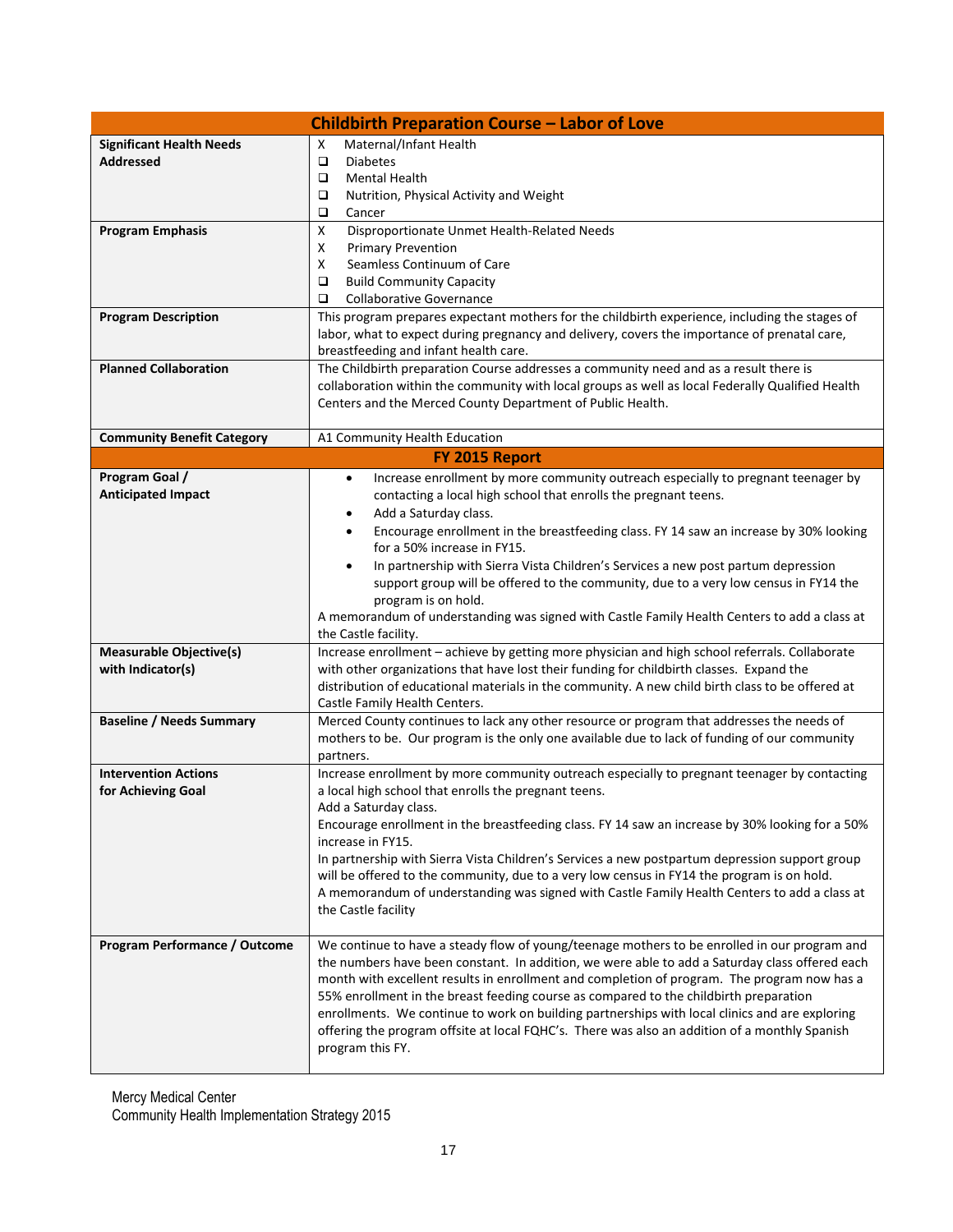| <b>Hospital's Contribution / Program</b> | Hospital provided space, refreshments, educational materials and instructors. Cost \$24,200.00  |
|------------------------------------------|-------------------------------------------------------------------------------------------------|
| <b>Expense</b>                           |                                                                                                 |
|                                          | <b>FY 2016 Plan</b>                                                                             |
| Program Goal /                           | Continue to increase the number of women enrolled in program, especially targeting the Spanish  |
| <b>Anticipated Impact</b>                | classes and young/teenage mothers. In addition, continue to increase the number of women        |
|                                          | enrolled in the breastfeeding portion of the program. Lastly, work towards establishing and     |
|                                          | additional component of the program with the Merced County Human Services Agency Daddy          |
|                                          | Boot Camp Program. Growth of our Spanish Childbirth Preparation Program.                        |
| <b>Measurable Objective(s)</b>           | The measurable objective is the total number of participants enrolled in the program and number |
| with Indicator(s)                        | of completions. In addition we will track the referral sources                                  |
| <b>Baseline / Needs Summary</b>          | Merced County continues to lack any other resource or program that addresses the needs of       |
|                                          | mothers to be. Our program is the only one available due to lack of funding of our community    |
|                                          | partners.                                                                                       |
| <b>Intervention Actions</b>              | Provide increased number of both Spanish program enrollees as well was breastfeeding program.   |
| for Achieving Goal                       | Increase Spanish program enrollment by 35% from current status. Continued growth in our         |
|                                          | breastfeeding program from to increase by another 15% per class. Establish a Daddy Boot Camp    |
|                                          | program as part of the preparation for new parents.                                             |

| <b>Chronic Disease Self-Management, CDSMP</b> |                                                                                                      |  |  |
|-----------------------------------------------|------------------------------------------------------------------------------------------------------|--|--|
| <b>Significant Health Needs</b>               | Maternal/Infant Health<br>$\Box$                                                                     |  |  |
| <b>Addressed</b>                              | X<br><b>Diabetes</b>                                                                                 |  |  |
|                                               | X<br><b>Mental Health</b>                                                                            |  |  |
|                                               | X<br>Nutrition, Physical Activity and Weight                                                         |  |  |
|                                               | X<br>Cancer                                                                                          |  |  |
| <b>Program Emphasis</b>                       | X<br>Disproportionate Unmet Health-Related Needs                                                     |  |  |
|                                               | X<br><b>Primary Prevention</b>                                                                       |  |  |
|                                               | X<br>Seamless Continuum of Care                                                                      |  |  |
|                                               | $\Box$<br><b>Build Community Capacity</b>                                                            |  |  |
|                                               | $\Box$<br><b>Collaborative Governance</b>                                                            |  |  |
| <b>Program Description</b>                    | This is a six-week comprehensive, outcomes-based program developed by                                |  |  |
|                                               | Stanford University which includes education and action planning for participants living with a      |  |  |
|                                               | chronic disease. Management tools help to control symptoms such as pain and difficult emotions;      |  |  |
|                                               | improving nutrition, physical activity, health literacy and communication with physicians;           |  |  |
| <b>Planned Collaboration</b>                  | managing medications and making appropriate plans that work with their lifestyle.                    |  |  |
|                                               | Collaboration is planned to include the following community partners: Merced County                  |  |  |
|                                               | Department of Public Health, Central California Alliance for Health, FQHC's, RHC's, and local        |  |  |
|                                               | physician groups.                                                                                    |  |  |
| <b>Community Benefit Category</b>             | A-1 Community Health Education                                                                       |  |  |
|                                               | FY 2015 Report                                                                                       |  |  |
| Program Goal /                                | Expand the CDSMP by offering more workshops and increase the number of participants to               |  |  |
| <b>Anticipated Impact</b>                     | reduce readmissions and improve quality of life and self- management skills. Complete one            |  |  |
|                                               | Leader Training class for community health care professionals and or community members.              |  |  |
|                                               | Continue the "Tomando" workshop. Staff to increase referrals of inpatients for the CDSMP             |  |  |
|                                               | workshops. We are working on including the order entry in the EMR.                                   |  |  |
| <b>Measurable Objective(s)</b>                | Maintain the current number of workshops in English and Spanish.                                     |  |  |
| with Indicator(s)                             | Complete a Leader Training workshop.                                                                 |  |  |
|                                               | Staff will use the new referral form for inpatients.                                                 |  |  |
|                                               | Will increase community knowledge about workshops.                                                   |  |  |
| <b>Baseline / Needs Summary</b>               | As reported in the Community Needs Assessment, Merced County's mortality rates are worse             |  |  |
|                                               | than national rates for diseases of the heart, stroke, CLRD (chronic lower respiratory disease),     |  |  |
|                                               | diabetes mellitus and cirrhosis/liver disease. In Merced County a total of 17.2% adults report their |  |  |
|                                               | overall mental health as fair to poor. This is a less favorable percentage than the national 11.7%.  |  |  |
|                                               | Lung cancer death rates are higher than the state rate and female breast cancer is higher than       |  |  |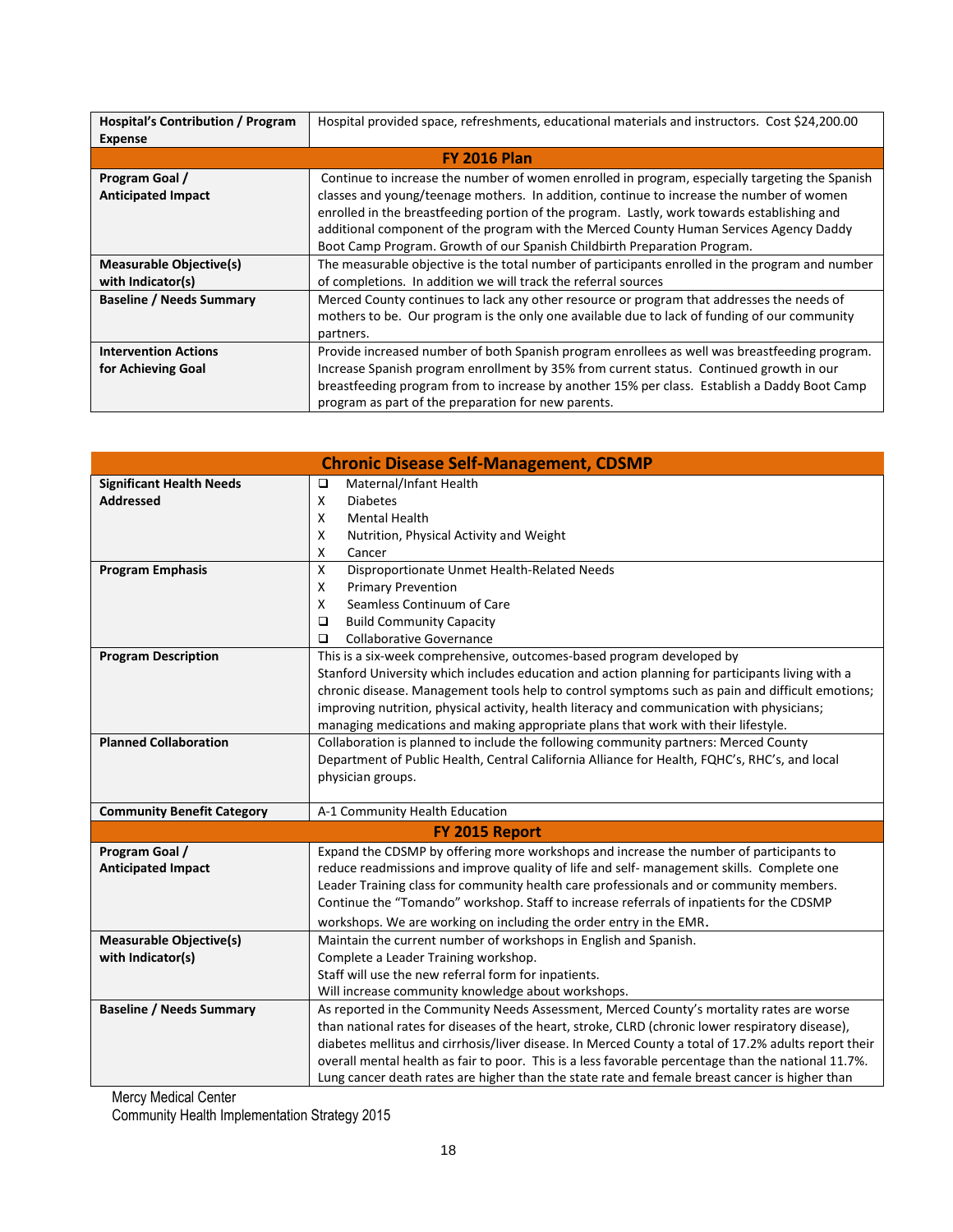|                                                                                                                                       | both the California and US rates.                                                                                                                                                                                                                                                                                                                                                                                                                                                                                                                                                                                                                                                                                                                                                                                                                                                   |  |  |
|---------------------------------------------------------------------------------------------------------------------------------------|-------------------------------------------------------------------------------------------------------------------------------------------------------------------------------------------------------------------------------------------------------------------------------------------------------------------------------------------------------------------------------------------------------------------------------------------------------------------------------------------------------------------------------------------------------------------------------------------------------------------------------------------------------------------------------------------------------------------------------------------------------------------------------------------------------------------------------------------------------------------------------------|--|--|
| <b>Intervention Actions</b>                                                                                                           | Collaborate with local partners, recruit and retain leaders, secure additional funding, and expand                                                                                                                                                                                                                                                                                                                                                                                                                                                                                                                                                                                                                                                                                                                                                                                  |  |  |
| for Achieving Goal                                                                                                                    | program into other areas.                                                                                                                                                                                                                                                                                                                                                                                                                                                                                                                                                                                                                                                                                                                                                                                                                                                           |  |  |
| <b>Program Performance / Outcome</b>                                                                                                  | Leader Training workshop was completed for CDSMP in collaboration with community groups and<br>organizations. The referral form was completed and implemented for use with inpatients.                                                                                                                                                                                                                                                                                                                                                                                                                                                                                                                                                                                                                                                                                              |  |  |
| <b>Hospital's Contribution / Program</b><br><b>Expense</b>                                                                            | Hospital's contribution is and expense for the CDSMP program is \$<br>9,612.00                                                                                                                                                                                                                                                                                                                                                                                                                                                                                                                                                                                                                                                                                                                                                                                                      |  |  |
|                                                                                                                                       | <b>FY 2016 Plan</b>                                                                                                                                                                                                                                                                                                                                                                                                                                                                                                                                                                                                                                                                                                                                                                                                                                                                 |  |  |
| Program Goal /<br><b>Anticipated Impact</b><br><b>Measurable Objective(s)</b><br>with Indicator(s)<br><b>Baseline / Needs Summary</b> | This program will address each and every identified chronic condition ranging from obesity,<br>asthma, COPD, high blood pressure, heart disease, kidney disease etc. Our goal is to provide<br>resources and tools to those in the community either dealing with a chronic condition or<br>supporting someone with a chronic condition. Provide education and tools that help with making<br>healthier food choices and living an active life to help control and manage weight.<br>Number of enrollees in workshops provided will be collected as well as completion of program.<br>In addition there will be follow-ups post intervention on how well participants have maintained<br>their weight and changes to their lifestyle.<br>According to the most recent CHNA 32% of deaths in Merced County are caused by a chronic<br>condition, the need is present in our community |  |  |
| <b>Intervention Actions</b><br>for Achieving Goal                                                                                     | Schedule workshops throughout the year and at various locations in the community to increase<br>access to these sessions.<br>Develop partnerships with community partners that have the same goal to enhance our impact.<br>Additional certified leaders to help build capacity of program and workshop offerings.<br>Build stronger relationships with local physician groups to increase referrals and awareness of<br>program to the broader community.                                                                                                                                                                                                                                                                                                                                                                                                                          |  |  |

| <b>Pediatric Clinic (Family Care)</b> |           |                                                                                              |  |
|---------------------------------------|-----------|----------------------------------------------------------------------------------------------|--|
| <b>Significant Health Needs</b>       | X         | Maternal/Infant Health                                                                       |  |
| <b>Addressed</b>                      | ◘         | <b>Diabetes</b>                                                                              |  |
|                                       | □         | <b>Mental Health</b>                                                                         |  |
|                                       | ◘         | Nutrition, Physical Activity and Weight                                                      |  |
|                                       | $\Box$    | Cancer                                                                                       |  |
| <b>Program Emphasis</b>               | X         | Disproportionate Unmet Health-Related Needs                                                  |  |
|                                       | X         | <b>Primary Prevention</b>                                                                    |  |
|                                       | X         | Seamless Continuum of Care                                                                   |  |
|                                       | $\Box$    | <b>Build Community Capacity</b>                                                              |  |
|                                       | $\Box$    | <b>Collaborative Governance</b>                                                              |  |
| <b>Program Description</b>            | $\bullet$ | Family Care was established in 1967 and became a Rural Health Clinic in 1978                 |  |
|                                       | $\bullet$ | Training clinic for the Family Practice Residency Program in affiliation with UC Davis       |  |
|                                       | $\bullet$ | Training for nurse practitioner students via contract with the hospital, 3 per semester      |  |
|                                       | $\bullet$ | Twenty one exam rooms, includes EKG, Colposcopy, fetal monitor and ultrasound machine        |  |
|                                       | ٠         | X-ray and laboratory services are on site and part of the hospital                           |  |
|                                       | $\bullet$ | Employee registration staff, LVN's and Nurse Practitioners                                   |  |
|                                       | $\bullet$ | Comprehensive Perinatal Services (CPSP); nutrition, psychosocial, health counseling          |  |
| <b>Planned Collaboration</b>          | $\bullet$ | Collaborate with hospital maternity department to see Bili babies regardless of which clinic |  |
|                                       |           | they are assigned to so we can assure post discharge Bili levels are rising                  |  |
|                                       | $\bullet$ | Manager and one MA completed breast feeding support class so we can assist patients who      |  |
|                                       |           | might have difficulty post-partum breast feeding this support the breastfeeding hospital     |  |
|                                       |           | initiative                                                                                   |  |
|                                       | $\bullet$ | UC Davis for residency program                                                               |  |
|                                       | ٠         | NP programs; Walden University, Sonoma State, Fresno State, Fresno Pacific, Grand Canyon     |  |
|                                       |           | University                                                                                   |  |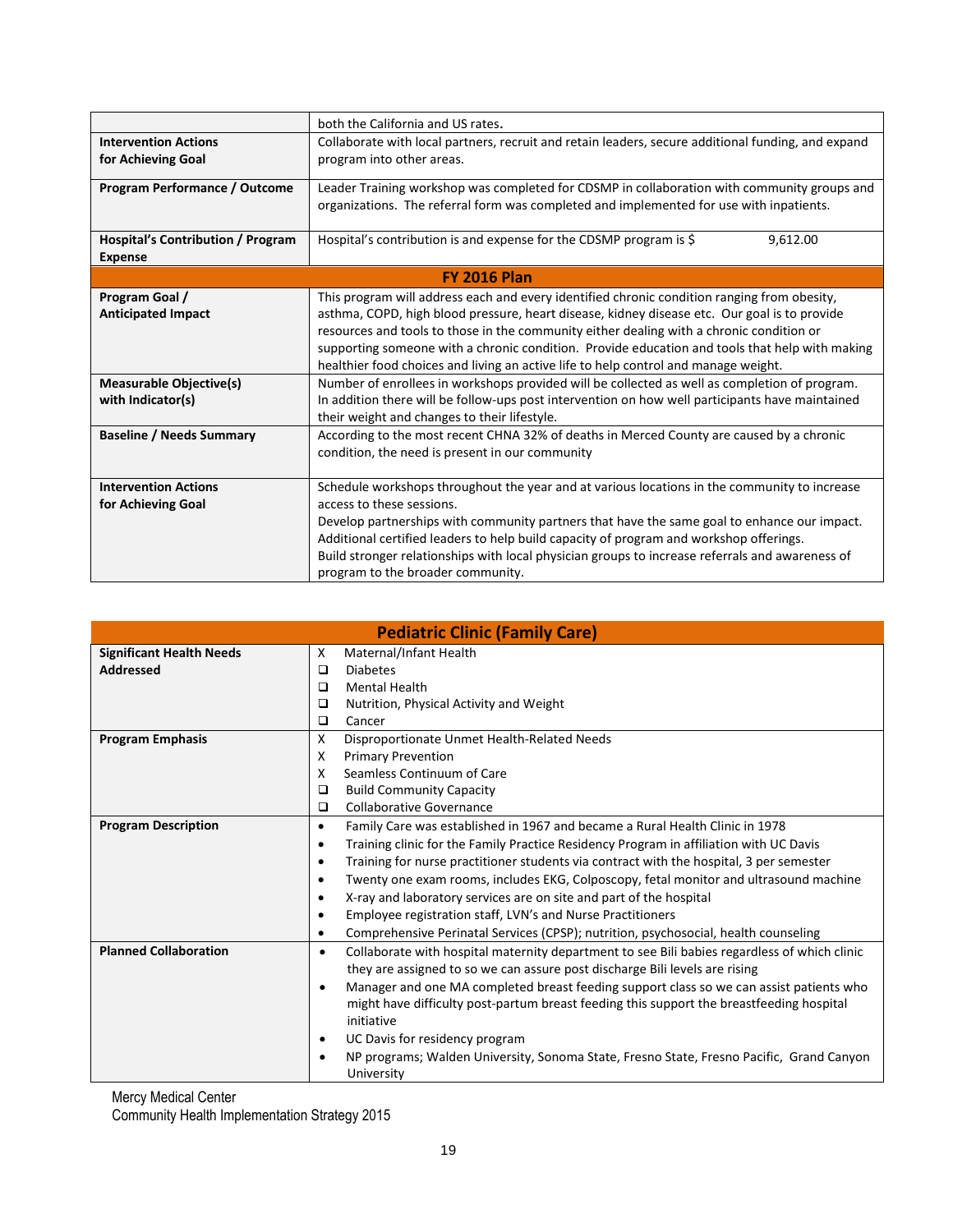|                                                   | Part of Healthcare Consortium with Public Health Department<br>$\bullet$                                                                                                |  |  |
|---------------------------------------------------|-------------------------------------------------------------------------------------------------------------------------------------------------------------------------|--|--|
|                                                   | CPSP program with State of California<br>$\bullet$                                                                                                                      |  |  |
| <b>Community Benefit Category</b>                 | C3. Subsidized Health Services: Hospital Outpatient Services                                                                                                            |  |  |
|                                                   | FY 2015 Report                                                                                                                                                          |  |  |
| Program Goal /                                    | Complete implementation of the Retasure machine (takes a picture of a diabetic patient's<br>$\bullet$                                                                   |  |  |
| <b>Anticipated Impact</b>                         | retina and sends photo to a local optometrist to be read)                                                                                                               |  |  |
|                                                   | Add one (1) Nurse Practitioner or Physician Assistant to the team<br>Residency program recruit two (2) second year residents (program is short 2)                       |  |  |
|                                                   | Increase the patient visits by 10%                                                                                                                                      |  |  |
| <b>Measurable Objective(s)</b>                    | Retasure                                                                                                                                                                |  |  |
| with Indicator(s)                                 | $\checkmark$<br>Every LVN trained to use the Retasure machine                                                                                                           |  |  |
|                                                   | ← Contract completed with Dr. Jeffery Lee & Dr. Matt Lee                                                                                                                |  |  |
|                                                   | Providing screening to diabetic patients and other high risk clients<br>✓                                                                                               |  |  |
|                                                   | Monitor the volume of pediatric visits for FPC monthly                                                                                                                  |  |  |
|                                                   | Resident volume at 24<br>$\bullet$                                                                                                                                      |  |  |
| <b>Baseline / Needs Summary</b>                   | 26.551 visits FY14 with an average of 2,186 patients a month (excludes lab & radiology tests)<br>$\bullet$                                                              |  |  |
|                                                   | No current in-house screening of patients retina's                                                                                                                      |  |  |
|                                                   | 22 residents for a 24 resident program                                                                                                                                  |  |  |
| <b>Intervention Actions</b><br>for Achieving Goal | Retasure<br>$\checkmark$<br>Training to begin November for LVN's to use the Retasure machine                                                                            |  |  |
|                                                   | Contract completed with Dr. Jeffery Lee & Dr. Matt Lee<br>$\checkmark$                                                                                                  |  |  |
|                                                   | ✓<br>Providing screening to diabetic patients and other high risk clients                                                                                               |  |  |
|                                                   | Local recruiting and the use of a recruiting company for a FT NP/PA                                                                                                     |  |  |
|                                                   | Volume<br>$\bullet$                                                                                                                                                     |  |  |
|                                                   | $\checkmark$<br>Increasing providers to full complement                                                                                                                 |  |  |
|                                                   | Implement Primary Care Medical Home techniques to increase volume<br>✓                                                                                                  |  |  |
|                                                   | Work with Marketing to advertise the clinic and services<br>٠                                                                                                           |  |  |
| <b>Program Performance / Outcome</b>              | Retasure contract is incomplete. Working with legal for final part. Equipment is on site<br>$\bullet$                                                                   |  |  |
|                                                   | Recruited one PA and NP<br>$\bullet$<br>$\bullet$                                                                                                                       |  |  |
|                                                   | Fill both second year resident slots; 24 again<br>Recruited one OB/GYN<br>$\bullet$                                                                                     |  |  |
|                                                   | Flyers placed identifying from the lights in parking lot we are part of Dignity Health and<br>$\bullet$                                                                 |  |  |
|                                                   | <b>Mercy Medical Center</b>                                                                                                                                             |  |  |
|                                                   | We saw a growth in GYN procedures and pediatrics. The pediatric clients were those lost<br>$\bullet$<br>from Kids Care                                                  |  |  |
|                                                   | Overall 1% decrease in volume form FY 14. The small decrease is related to the fact that we                                                                             |  |  |
|                                                   | moved workers comp to Human resources                                                                                                                                   |  |  |
| <b>Hospital's Contribution / Program</b>          | 2.77% of the clients have no insurance.<br>$\bullet$                                                                                                                    |  |  |
| <b>Expense</b>                                    | Saw a rise in HMO Seniors 158%, ACA exchange 1900% and Medi/Medi 7%. We are reaching<br>$\bullet$                                                                       |  |  |
|                                                   | more of the those in the poverty level due the Affordable Health Care Act                                                                                               |  |  |
|                                                   | The team provided 6 Sports physical events throughout the valley; average 3 hours at a time<br>$\bullet$                                                                |  |  |
|                                                   | Management participates in the following grant projects with the PHD and other community<br>$\bullet$<br>partners                                                       |  |  |
|                                                   | $\checkmark$<br>Whole Health Partnership; Blue Shield funding for primary care and behavioral health                                                                    |  |  |
|                                                   | (BH) integration to expand BH access and services for the county. Monthly for 2 hours                                                                                   |  |  |
|                                                   | $\checkmark$<br>Community Capacity Assessment; Behavioral Health needs and capacity in the                                                                              |  |  |
|                                                   | community. Attended two (2) workshops at two (2) hours each and one four (4) hour                                                                                       |  |  |
|                                                   | work shop                                                                                                                                                               |  |  |
|                                                   | $\checkmark$<br>Merced County Health Care Consortium; clinics, PHD and CCA update on what                                                                               |  |  |
|                                                   | opportunities are out there and what we are doing for capacity in the county. There<br>are presentations exp: Sirum presentation on "unused medicine donations" program |  |  |
|                                                   | so we can see if they might work in our community. Every two (2) months for 2 hours                                                                                     |  |  |
|                                                   | $\checkmark$<br>Community HIE Round-Table Meeting; Health Information Exchange through a                                                                                |  |  |
|                                                   | common medical release form and some integrated data. Attended three (3) two (2)                                                                                        |  |  |
|                                                   | hour meetings                                                                                                                                                           |  |  |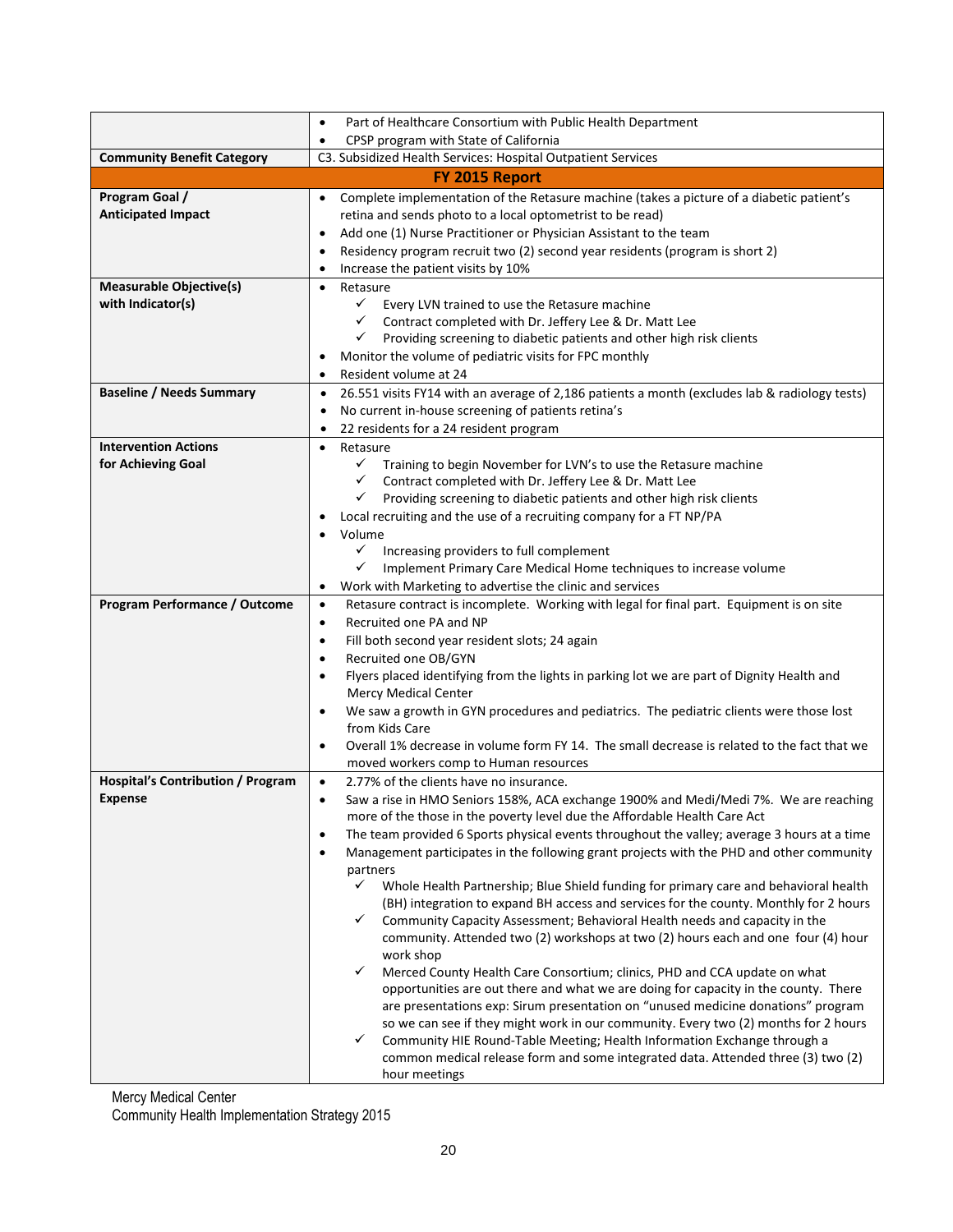| <b>FY 2016 Plan</b>             |                                                                                                  |
|---------------------------------|--------------------------------------------------------------------------------------------------|
| Program Goal /                  | Retasure contract and program completed                                                          |
| <b>Anticipated Impact</b>       | Local recruiting for a PD NP/PA to prepare for flu season and cover vacations                    |
|                                 | Volume                                                                                           |
|                                 | Apply for Practice Coaching Grant from CCA for coaching QTR 3 or of FY16 to be a<br>$\checkmark$ |
|                                 | PCMH. It is a 12 month coaching process                                                          |
|                                 | Implement Primary Care Medical Home techniques to increase access<br>$\checkmark$                |
|                                 | Work with marketing to advertise the clinic and services                                         |
| <b>Measurable Objective(s)</b>  | Goal 5% increase, stretch 10% of the number of patients seen at FPC                              |
| with Indicator(s)               |                                                                                                  |
| <b>Baseline / Needs Summary</b> | With the vast increase of clients on managed medical there is a shortage of services in the      |
|                                 | county.                                                                                          |
|                                 |                                                                                                  |
| <b>Intervention Actions</b>     | Work with staff on looking a flow of clinic to see how we can streamline processes               |
| for Achieving Goal              | Implement Care Coordinators to assist in get clients there health maintenance screening and      |
|                                 | follow up with PCP                                                                               |
|                                 | Work towards PCMH certification                                                                  |

| <b>General Medicine Clinic (GMC)</b> |                                                                                                              |
|--------------------------------------|--------------------------------------------------------------------------------------------------------------|
| <b>Significant Health Needs</b>      | Maternal/Infant Health<br>□                                                                                  |
| <b>Addressed</b>                     | <b>Diabetes</b><br>X                                                                                         |
|                                      | Mental Health<br>▫                                                                                           |
|                                      | Nutrition, Physical Activity and Weight<br>X                                                                 |
|                                      | $\Box$<br>Cancer                                                                                             |
| <b>Program Emphasis</b>              | Disproportionate Unmet Health-Related Needs<br>X                                                             |
|                                      | <b>Primary Prevention</b><br>X                                                                               |
|                                      | Seamless Continuum of Care<br>X                                                                              |
|                                      | <b>Build Community Capacity</b><br>$\Box$                                                                    |
|                                      | <b>Collaborative Governance</b><br>$\Box$                                                                    |
| <b>Program Description</b>           | GMC was established in 1967 as a Family Care Clinic the name was changed in 1992 when<br>$\bullet$           |
|                                      | specialist were added to the clinic, became a Rural Health Clinic in 1978                                    |
|                                      | To provide specialty clinics to cover services that are not available to the poor, underinsured<br>$\bullet$ |
|                                      | and working poor individuals in the community.                                                               |
|                                      | Specialty physicians rotate through the clinic to provide orthopedic, podiatry, neurology<br>$\bullet$       |
|                                      | nephrology, cardiology, urology, gastroenterology, pulmonary and surgery.                                    |
|                                      | Educational opportunity working with specialist for residents and medical students<br>$\bullet$              |
| <b>Planned Collaboration</b>         | Collaborate with community specialty physicians to provide services at GMC to the under<br>$\bullet$         |
|                                      | served                                                                                                       |
| <b>Community Benefit Category</b>    | C3. Subsidized Health Services: Hospital Outpatient Services                                                 |
|                                      | FY 2015 Report                                                                                               |
| Program Goal /                       | Increase patient visits to Center for Diabetes (CFD) by 10%<br>$\bullet$                                     |
| <b>Anticipated Impact</b>            | Recruit a Nurse Practitioner (NP)<br>$\bullet$                                                               |
|                                      | Recruit another Cardiologist<br>$\bullet$                                                                    |
| <b>Measurable Objective(s)</b>       | Increase CFD patient visits by 10%<br>$\bullet$                                                              |
| with Indicator(s)                    | Hiring a full-time (FT) NP<br>$\bullet$                                                                      |
|                                      | One (1) Cardiologist added to schedule to see patients at a minimum of once a month<br>$\bullet$             |
|                                      | Monitor the volume of pediatric visits for GMC monthly; specifically CFD and Cardiology<br>$\bullet$         |
| <b>Baseline / Needs Summary</b>      | 13,238 visits FY14 with an average of 1,103 patients a month (excludes lab & radiology tests)<br>$\bullet$   |
|                                      | CFD visits for FY 14 were 2,761<br>$\bullet$                                                                 |
|                                      | Cardiology visits for FY 14 were 239                                                                         |
| <b>Intervention Actions</b>          | Local recruiting and the use of a recruiting company for a FT NP<br>$\bullet$                                |
| for Achieving Goal                   | Work with Mercy Medical Center physician Recruiter for Cardiologist                                          |
| Program Performance / Outcome        | Increase patient visits to Center for Diabetes by 10%<br>$\bullet$                                           |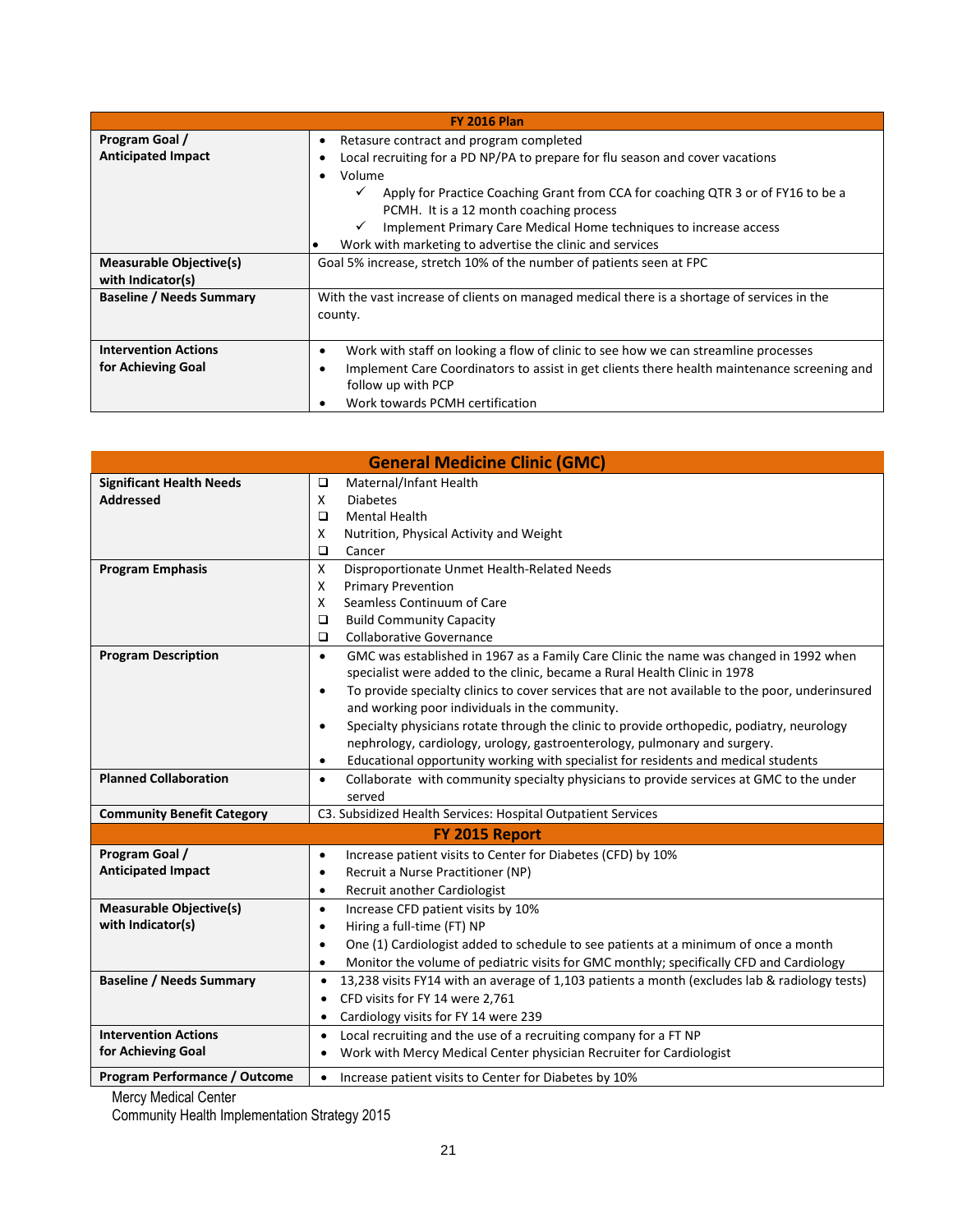|                                                            | Unable to recruit a Nurse Practitioner (NP)                                                                                                                                                                                                                                                                                                                                                                                                              |
|------------------------------------------------------------|----------------------------------------------------------------------------------------------------------------------------------------------------------------------------------------------------------------------------------------------------------------------------------------------------------------------------------------------------------------------------------------------------------------------------------------------------------|
|                                                            | Recruited one Cardiologist                                                                                                                                                                                                                                                                                                                                                                                                                               |
|                                                            | Growth for Cardiology 42%, Endocrinology 21% and CFD 9%                                                                                                                                                                                                                                                                                                                                                                                                  |
| <b>Hospital's Contribution / Program</b><br><b>Expense</b> | 2.99% of the client visits have no insurance; there was a 57% drop in uninsured. This means<br>$\bullet$<br>that more of those in need are receiving benefits from the Affordable Health Care Act.<br>Saw a rise in ACA exchange 1228% and Medi/Medi 11%. Medi/Medi is 85% of the visits at<br>٠<br>GMC.<br>CFD nurses participated in the CMSP training and setting up the piolet diabetic version of the<br>٠<br>CMSP and continue to support the CMSP |
|                                                            | <b>FY 2016 Plan</b>                                                                                                                                                                                                                                                                                                                                                                                                                                      |
| Program Goal /                                             | Recruit for a neurologist<br>٠                                                                                                                                                                                                                                                                                                                                                                                                                           |
| <b>Anticipated Impact</b>                                  | Local recruiting for a PD NP/PA to add family care services to GMC                                                                                                                                                                                                                                                                                                                                                                                       |
|                                                            | GMC visits for FY 16 to increase                                                                                                                                                                                                                                                                                                                                                                                                                         |
| <b>Measurable Objective(s)</b><br>with Indicator(s)        | GMC visits for FY 16 to grow by 5%, stretch of 10%                                                                                                                                                                                                                                                                                                                                                                                                       |
| <b>Baseline / Needs Summary</b>                            | With the vast increase of clients on managed medical there is a shortage of services in the                                                                                                                                                                                                                                                                                                                                                              |
|                                                            | county.                                                                                                                                                                                                                                                                                                                                                                                                                                                  |
| <b>Intervention Actions</b>                                | Work with staff on looking a flow of clinic to see how we can streamline processes<br>٠                                                                                                                                                                                                                                                                                                                                                                  |
| for Achieving Goal                                         | Continue to recruit new specialty physicians who come to Merced or may want to return to<br>٠<br><b>GMC</b>                                                                                                                                                                                                                                                                                                                                              |

| <b>Family Care Clinic (FPC)</b>   |                                                                                                           |
|-----------------------------------|-----------------------------------------------------------------------------------------------------------|
| <b>Significant Health Needs</b>   | Maternal/Infant Health<br>Х                                                                               |
| <b>Addressed</b>                  | X<br><b>Diabetes</b>                                                                                      |
|                                   | <b>Mental Health</b><br>$\Box$                                                                            |
|                                   | Nutrition, Physical Activity and Weight<br>$\Box$                                                         |
|                                   | $\Box$<br>Cancer                                                                                          |
| <b>Program Emphasis</b>           | Disproportionate Unmet Health-Related Needs<br>X                                                          |
|                                   | X<br><b>Primary Prevention</b>                                                                            |
|                                   | Seamless Continuum of Care<br>X                                                                           |
|                                   | $\Box$<br><b>Build Community Capacity</b>                                                                 |
|                                   | <b>Collaborative Governance</b><br>$\Box$                                                                 |
| <b>Program Description</b>        | Family Care was established in 1967 and became a Rural Health Clinic in 1978<br>$\bullet$                 |
|                                   | Training clinic for the Family Practice Residency Program in affiliation with UC Davis<br>$\bullet$       |
|                                   | Training for nurse practitioner students via contract with the hospital, 3 per semester<br>$\bullet$      |
|                                   | Twenty one exam rooms, includes EKG, Colposcopy, fetal monitor and ultrasound machine<br>$\bullet$        |
|                                   | X-ray and laboratory services are on site and part of the hospital<br>$\bullet$                           |
|                                   | Employee registration staff, LVN's and Nurse Practitioners<br>$\bullet$                                   |
|                                   | Comprehensive Perinatal Services (CPSP); nutrition, psychosocial, health counseling<br>$\bullet$          |
| <b>Planned Collaboration</b>      | Collaborate with hospital maternity department to see Bili babies regardless of which clinic<br>$\bullet$ |
|                                   | they are assigned to so we can assure post discharge Bili levels are rising                               |
|                                   | Manager and one MA completed breast feeding support class so we can assist patients who<br>$\bullet$      |
|                                   | might have difficulty post-partum breast feeding this support the breastfeeding hospital                  |
|                                   | initiative                                                                                                |
|                                   | UC Davis for residency program<br>$\bullet$                                                               |
|                                   | NP programs; Walden University, Sonoma State, Fresno State, Fresno Pacific, Grand Canyon<br>$\bullet$     |
|                                   | University                                                                                                |
|                                   | Part of Healthcare Consortium with Public Health Department<br>$\bullet$                                  |
|                                   | CPSP program with State of California                                                                     |
| <b>Community Benefit Category</b> | C3. Subsidized Health Services: Hospital Outpatient Services                                              |
| FY 2015 Report                    |                                                                                                           |
| Program Goal /                    | Complete implementation of the Retasure machine                                                           |
| <b>Anticipated Impact</b>         | Add one (1) NP or PA to the team                                                                          |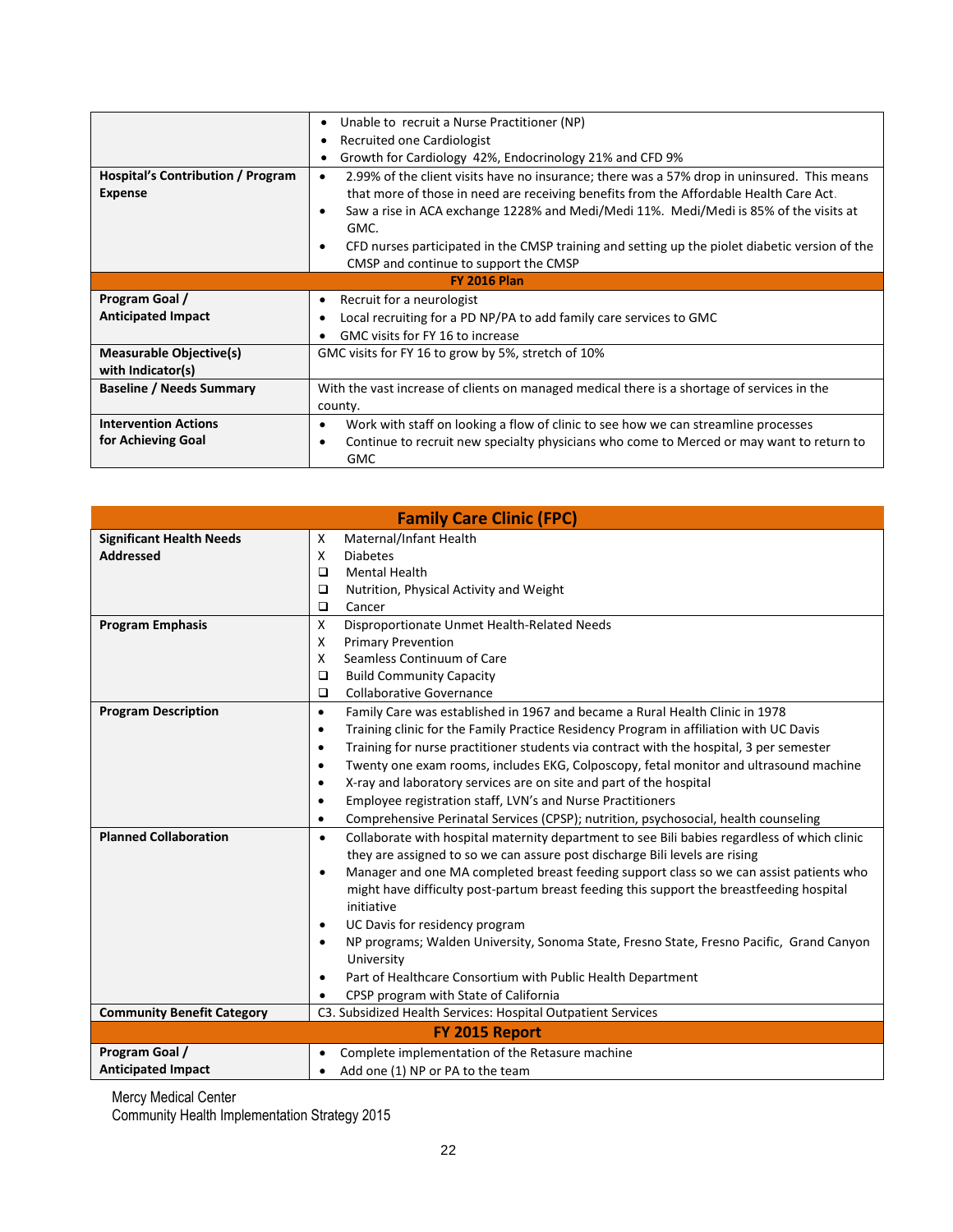|                                             | Residency program recruit two (2) second year residents (program is short 2)<br>$\bullet$                                                           |
|---------------------------------------------|-----------------------------------------------------------------------------------------------------------------------------------------------------|
|                                             | Increase the patient visits by 10%                                                                                                                  |
| <b>Measurable Objective(s)</b>              | Retasure                                                                                                                                            |
| with Indicator(s)                           | ✓<br>Every LVN trained to use the Retasure machine                                                                                                  |
|                                             | $\checkmark$<br>Contract completed with Dr Jeffery Lee & Dr Matt Lee<br>✓<br>Providing screening to diabetic patients and other high risk clients   |
|                                             | Monitor the volume of pediatric visits for FPC monthly                                                                                              |
|                                             | Resident volume at 24<br>$\bullet$                                                                                                                  |
| <b>Baseline / Needs Summary</b>             | $\bullet$                                                                                                                                           |
|                                             | 26.551 visits FY14 with an average of 2,186 patients a month (excludes lab & radiology tests)<br>No current in-house screening of patients retina's |
|                                             | 22 residents for a 24 resident program                                                                                                              |
| <b>Intervention Actions</b>                 | Retasure<br>$\bullet$                                                                                                                               |
| for Achieving Goal                          | $\checkmark$<br>Training to begin November for LVN's to use the Retasure machine                                                                    |
|                                             | $\checkmark$<br>Contract completed with Dr Jeffery Lee & Dr Matt Lee                                                                                |
|                                             | $\checkmark$<br>Providing screening to diabetic patients and other high risk clients                                                                |
|                                             | Local recruiting and the use of a recruiting company for a FT NP/PA                                                                                 |
|                                             | Volume                                                                                                                                              |
|                                             | ✓<br>Increasing providers to full complement                                                                                                        |
|                                             | Implement Primary Care Medical Home techniques to increase volume<br>✓                                                                              |
|                                             | Work with Marketing to advertise the clinic and services<br>$\bullet$                                                                               |
| Program Performance / Outcome               | Retasure contract is incomplete. Working with legal for final part. Equipment is on site<br>$\bullet$                                               |
|                                             | Recruited one PA and NP<br>$\bullet$                                                                                                                |
|                                             | Fill both second year resident slots; 24 again<br>$\bullet$                                                                                         |
|                                             | Recruited one OB/GYN<br>$\bullet$                                                                                                                   |
|                                             | Flyers placed identifying from the lights in parking lot we are part of Dignity Health and<br>$\bullet$                                             |
|                                             | <b>Mercy Medical Center</b>                                                                                                                         |
|                                             | We saw a growth in GYN procedures and pediatrics. The pediatric clients were those lost                                                             |
|                                             | from Kids Care                                                                                                                                      |
|                                             | Overall 1% decrease in volume form FY 14. The small decrease is related to the fact that we<br>$\bullet$                                            |
|                                             | moved workers comp to Human resources                                                                                                               |
| <b>Hospital's Contribution / Program</b>    | 2.77% of the clients have no insurance.<br>$\bullet$                                                                                                |
| <b>Expense</b>                              | Saw a rise in HMO Seniors 158%, ACA exchange 1900% and Medi/Medi 7%. We are reaching<br>$\bullet$                                                   |
|                                             | more of the those in the poverty level due the Affordable Health Care Act                                                                           |
|                                             | The team provided 6 Sports physical events throughout the valley; average 3 hours at a time<br>$\bullet$                                            |
|                                             | Management participates in the following grant projects with the PHD and other community<br>$\bullet$                                               |
|                                             | partners                                                                                                                                            |
|                                             | ✓<br>Whole Health Partnership; Blue Shield funding for primary care and behavioral health                                                           |
|                                             | (BH) integration to expand BH access and services for the county. Monthly for 2 hours                                                               |
|                                             | $\checkmark$<br>Community Capacity Assessment; Behavioral Health needs and capacity in the                                                          |
|                                             | community. Attended two (2) workshops at two (2) hours each and one four (4) hour                                                                   |
|                                             | work shop                                                                                                                                           |
|                                             | ✓<br>Merced County Health Care Consortium; clinics, PHD and CCA update on what                                                                      |
|                                             | opportunities are out there and what we are doing for capacity in the county. There                                                                 |
|                                             | are presentations exp: Sirum presentation on "unused medicine donations" program                                                                    |
|                                             | so we can see if they might work in our community. Every two (2) months for 2 hours                                                                 |
|                                             | Community HIE Round-Table Meeting; Health Information Exchange through a<br>$\checkmark$                                                            |
|                                             | common medical release form and some integrated data. Attended three (3) two (2)                                                                    |
|                                             | hour meetings                                                                                                                                       |
| <b>FY 2016 Plan</b>                         |                                                                                                                                                     |
| Program Goal /<br><b>Anticipated Impact</b> | Retasure contract and program completed<br>Local recruiting for a PD NP/PA to prepare for flu season and cover vacations                            |
|                                             | Volume                                                                                                                                              |
|                                             | ✓<br>Apply for Practice Coaching Grant from CCA for coaching QTR 3 or of FY16 to be a                                                               |
|                                             | PCMH. It is a 12 month coaching process                                                                                                             |
|                                             | Implement Primary Care Medical Home techniques to increase access<br>✓                                                                              |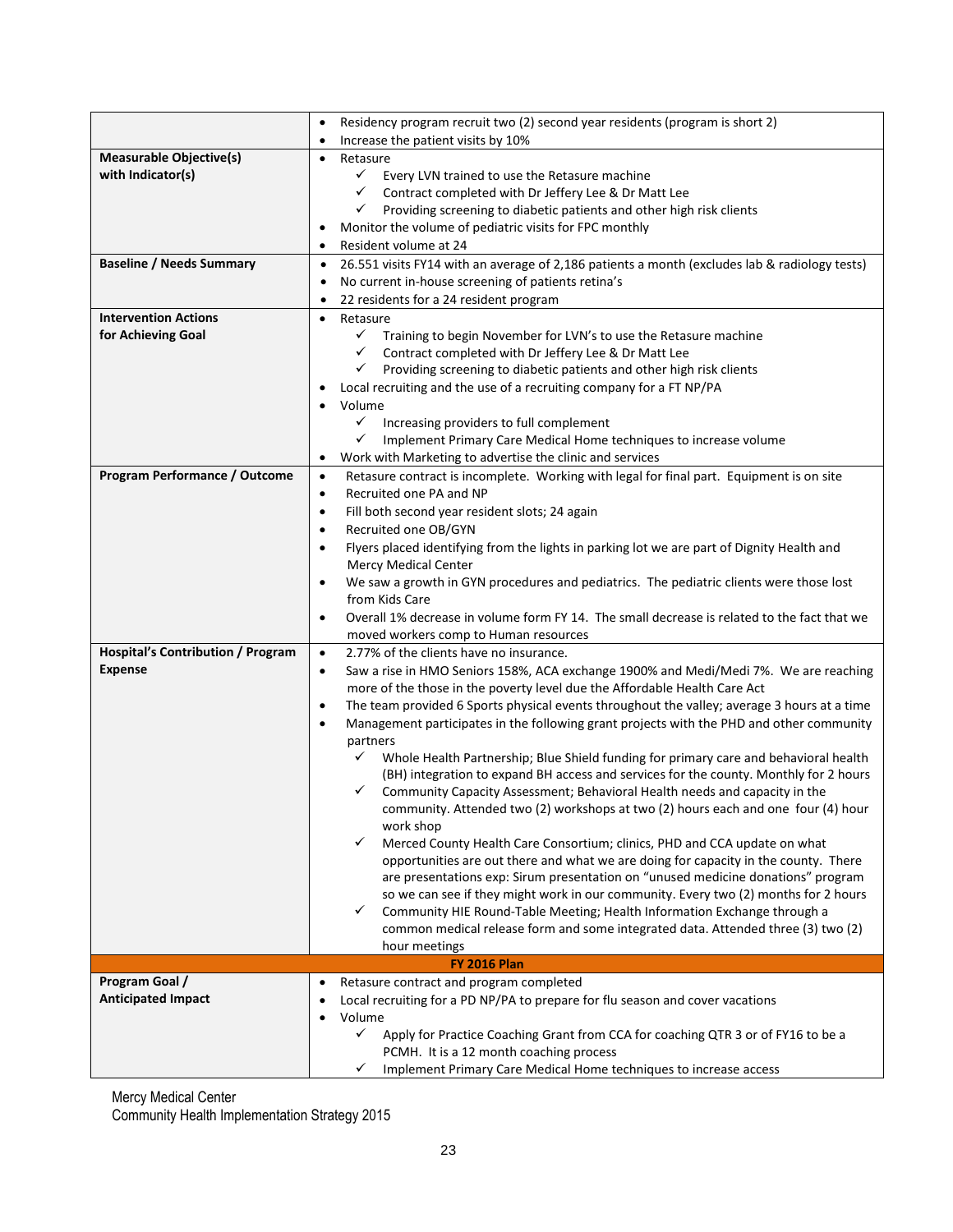|                                 | Work with marketing to advertise the clinic and services                                    |
|---------------------------------|---------------------------------------------------------------------------------------------|
| <b>Measurable Objective(s)</b>  | Goal 5% increase, stretch 10% of the number of patients seen at FPC                         |
| with Indicator(s)               |                                                                                             |
| <b>Baseline / Needs Summary</b> | With the vast increase of clients on managed medical there is a shortage of services in the |
|                                 | county.                                                                                     |
|                                 |                                                                                             |
| <b>Intervention Actions</b>     | Work with staff on looking a flow of clinic to see how we can streamline processes          |
| for Achieving Goal              | Implement Care Coordinators to assist in get clients there health maintenance screening and |
|                                 | follow up with PCP                                                                          |
|                                 | Work towards PCMH certification                                                             |

| <b>Dignity Health Community Grants Program</b>      |                                                                                                                                                                                                                                                                                                                                                                                                                                                                                                                                                                                                            |
|-----------------------------------------------------|------------------------------------------------------------------------------------------------------------------------------------------------------------------------------------------------------------------------------------------------------------------------------------------------------------------------------------------------------------------------------------------------------------------------------------------------------------------------------------------------------------------------------------------------------------------------------------------------------------|
| <b>Significant Health Needs</b><br><b>Addressed</b> | Maternal/Infant Health<br>x<br>X<br><b>Diabetes</b><br>X<br><b>Mental Health</b><br>X<br>Nutrition, Physical Activity and Weight<br>X<br>Cancer                                                                                                                                                                                                                                                                                                                                                                                                                                                            |
| <b>Program Emphasis</b>                             | X<br>Disproportionate Unmet Health-Related Needs<br>X<br><b>Primary Prevention</b><br>X<br>Seamless Continuum of Care<br>X<br><b>Build Community Capacity</b><br>x<br><b>Collaborative Governance</b>                                                                                                                                                                                                                                                                                                                                                                                                      |
| <b>Program Description</b>                          | The grants program objective is to award grants to organizations that partner together and<br>whose proposals respond to the priorities identified in the health assessment and/or the<br>community plans of the hospital. Grant funds are to be used to provide services to underserved<br>populations (economically poor; women and children; mentally or physically disabled; or other<br>disenfranchised populations). Funding is from \$10,000 up to \$75,000.                                                                                                                                        |
| <b>Planned Collaboration</b>                        | Any not-for-profit organization that is in Merced County partnering with other not-for-profit<br>organizations in Merced County, to improve the health priorities identified in the CHNA. Grant<br>recommendations are made by the Community Advisory Committee (CAC) to the Dignity Health<br>BOD Investment Committee for final approval.                                                                                                                                                                                                                                                                |
| <b>Community Benefit Category</b>                   | <b>E1 Financial Contributions: Grants</b>                                                                                                                                                                                                                                                                                                                                                                                                                                                                                                                                                                  |
|                                                     | FY 2015 Report                                                                                                                                                                                                                                                                                                                                                                                                                                                                                                                                                                                             |
| Program Goal /<br><b>Anticipated Impact</b>         | To distribute grants in the total of \$115,888 to organizations or agencies meeting the grant<br>requirements and whose proposal is approved by the Community Advisory Committee and the<br>Dignity Health BOD Investment Committee. The grant recipients will improve the health status<br>and quality of life of residents in need of their services who reside in Merced County.                                                                                                                                                                                                                        |
| <b>Measurable Objective(s)</b><br>with Indicator(s) | The approved grant recipients will complete an 18 month accountability report to measure<br>objectives and indicators.                                                                                                                                                                                                                                                                                                                                                                                                                                                                                     |
| <b>Baseline / Needs Summary</b>                     |                                                                                                                                                                                                                                                                                                                                                                                                                                                                                                                                                                                                            |
|                                                     | Baselines and needs are summarized in the 2015 CHNA. Grant recipients must be servicing the<br>population in need of one or more of the health priorities identified in the CHNA. The<br>organization must meet one or more of these program emphasis; focus on disproportionate<br>unmet health related need; emphasize primary prevention and address underlying causes of<br>health problems; contribute to a seamless continuum of care; and build community capacity and<br>emphasize collaborative governance.                                                                                       |
| <b>Intervention Actions</b>                         | Once the Community Advisory Committee has reviewed the identified health need/opportunities                                                                                                                                                                                                                                                                                                                                                                                                                                                                                                                |
| for Achieving Goal                                  | reported in the 2015 CHNA, they will announce to the community that they will be accepting<br>letters of intent. Emails were distributed to not-for-profit organizations in Merced County. A<br>total of eleven letters of intent were received. The CAC reviewed the LOI's and voted to allow five<br>of the eleven to submit a full proposal. Once the CAC received the proposals they voted to<br>recommend five of the proposals to the Dignity Health BOD Investment Committee for final<br>approval.<br>All four recommended proposals were approved by Dignity Health. \$115,888 was awarded to the |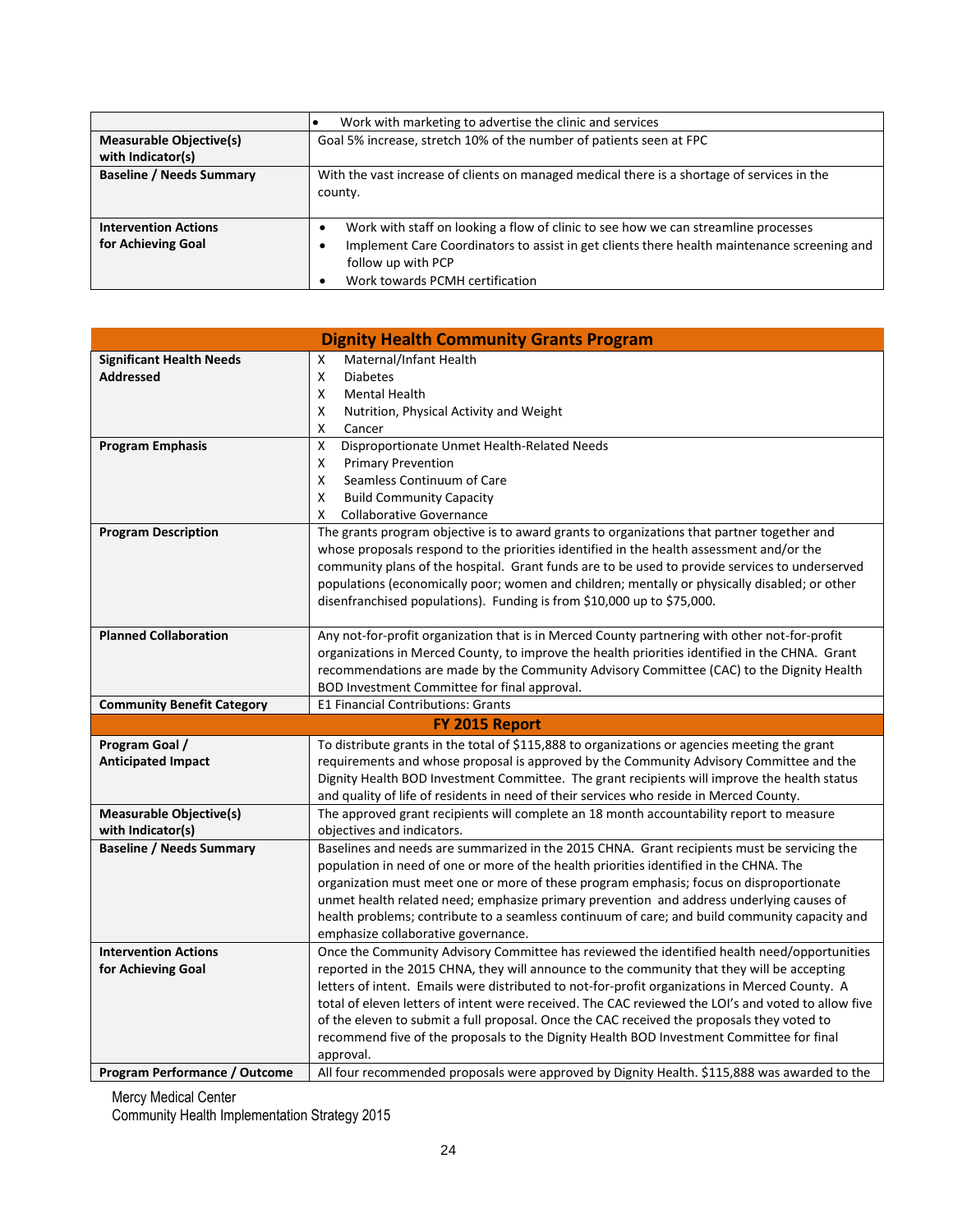|                                          | following not-for-profit organizations.                                                           |
|------------------------------------------|---------------------------------------------------------------------------------------------------|
|                                          | Alpha Crisis Pregnancy Center - \$15,000<br>$\bullet$                                             |
|                                          | Mobil Clinic Program providing prenatal care to women in rural, impoverished and at-              |
|                                          | risk communities.                                                                                 |
|                                          | Merced County Rescue Mission "Merced Homeless Respite Care" - \$75,000<br>$\bullet$               |
|                                          | Respite care for homeless persons, to allow them to rest and recover in a safe                    |
|                                          | environment while receiving medical care and supportive services.                                 |
|                                          | Girl Scouts Heart of Central CA - \$5,000<br>$\bullet$                                            |
|                                          | Funds for a summer day camp for 60 girls to receive interactive nutrition and fitness             |
|                                          | lessons.                                                                                          |
|                                          | Boys & Girls Clubs of Merced County - \$20,888<br>$\bullet$                                       |
|                                          | Funds for a summer program addressing child and family fitness.                                   |
| <b>Hospital's Contribution / Program</b> | Awarded grants in the amount of \$115,888, plus MMC's operational of \$4750, totals \$120,638.    |
| <b>Expense</b>                           |                                                                                                   |
| <b>FY 2016 Plan</b>                      |                                                                                                   |
| Program Goal /                           | 2015 grant awardees to submit an accountability report on their program. The CAC will             |
| <b>Anticipated Impact</b>                | determine the 2016 grant focus from the 2015 CHNA. The grant program announcement will be         |
|                                          | made to not-for-profit organizations in Merced County in the early Spring. CAC will review LOI's  |
|                                          | and proposals and make grant recommendations to Dignity Health. Grant awards will total           |
|                                          | \$112,674.                                                                                        |
| <b>Measurable Objective(s)</b>           | Four or five community not-for-profit organizations will receive the community grant allocations. |
| with Indicator(s)                        | The approved grant recipients will complete an 18 month accountability report to measure          |
|                                          | objectives and indicators.                                                                        |
| <b>Baseline / Needs Summary</b>          | Baselines and needs are summarized in the 2015 CHNA. Grant recipients must be servicing the       |
|                                          | population in need of one or more of the health priorities identified in the CHNA. The            |
|                                          | organization must meet one or more of these program emphasis; focus on disproportionate           |
|                                          | unmet health related need; emphasize primary prevention and address underlying causes of          |
|                                          | health problems; contribute to a seamless continuum of care; and build community capacity and     |
|                                          | emphasize collaborative governance.                                                               |
| <b>Intervention Actions</b>              | Dignity Health will send out allocations announcement. MMC will receive \$112,674 in grant        |
| for Achieving Goal                       | funds to distribute to Merced County not-for-profits meeting the grant requirements. The CAC to   |
|                                          | review the letters of intent, recommend organizations to submit a full proposal and then vote on  |
|                                          | the final proposals. Recommendations will be sent to Dignity Health BOD Investment Committee      |
|                                          | for final vote and then organizations will receive their grant monies.                            |
|                                          |                                                                                                   |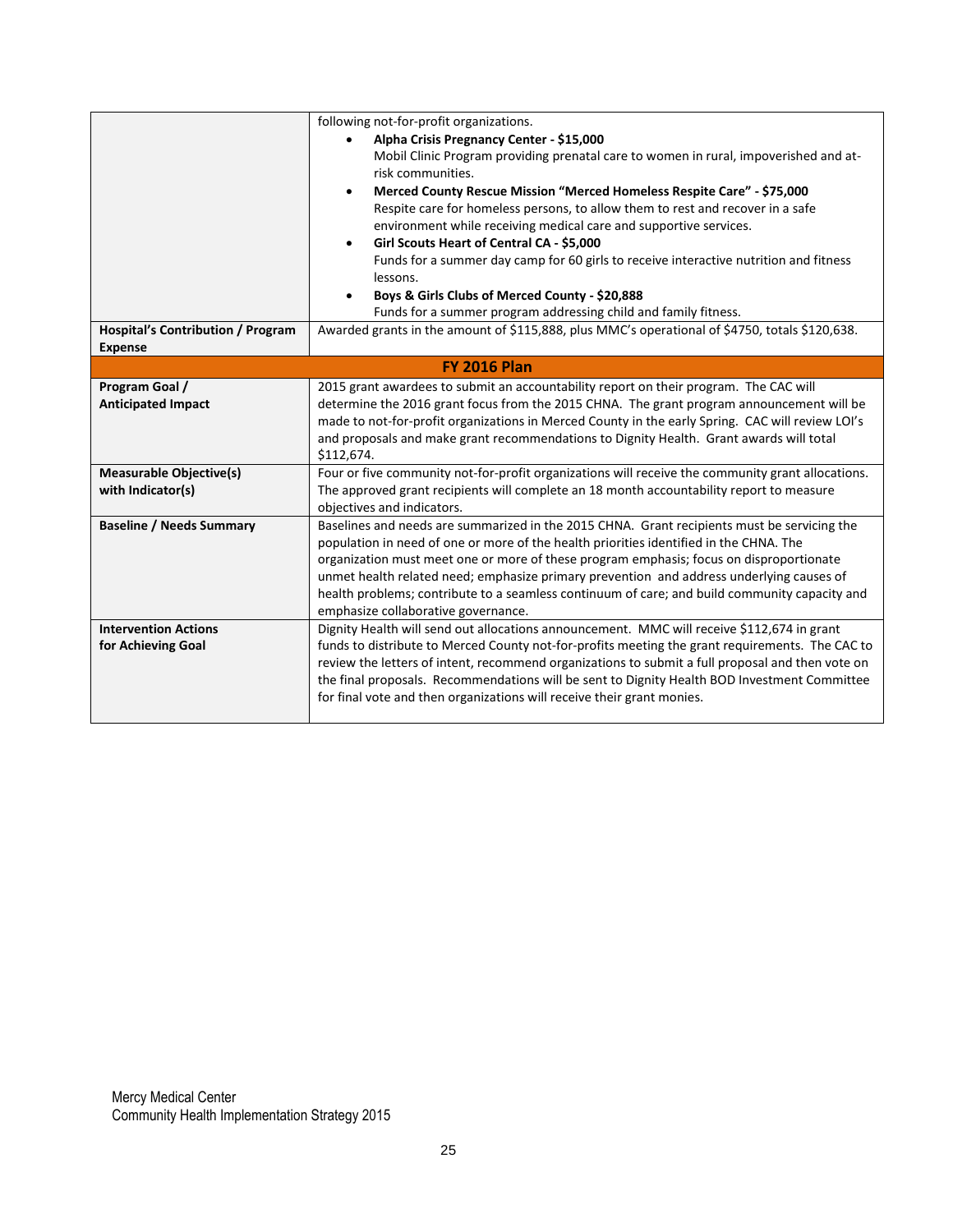### **APPENDIX A: COMMUNITY BOARD AND COMMITTEE ROSTERS**

### **Hospital Administration**

A six-member senior management team operates the hospital administration.

- Chuck Kassis, President
- Mike Strasser, CFO/VP Finance
- Gregory Rouleau, VP Nursing Services/CNE
- Robert Streeter, M.D., VP Medical Affairs
- Kathy Kohrman, VP/Strategy and Business Development

### **Community Board**

A fourteen-member board supports the vision, mission, values, charitable and philanthropic goals of the hospital and Dignity Health. Members are regarded in their community as respected and knowledgeable in their field, are contributing citizens in their community and are knowledgeable about or willing to become educated about hospital and healthcare matters.

- Walter Adams, III Retired Branch Manager/Crop Consultant
- Michelle Allison Retired
- Benjamin Duran Retired MJ College President
- Doug Fluetsch President, Fluetsch Insurance Company
- Sr. Katherine Hamilton, OP St. Joseph's Medical Center *Board Secretary*
- Paul C. Lo, Superior Court Judge, *Board Vice Chair*
- Lee Lor, Assistant to Merced Co. Supt. Schools
- Barry McAuley Auto Dealership Owner, *Board Chair*
- Leslie McGowan, CEO Livingston Health Services
- Sr. Mary Cornelius O'Conner, RSM VP/Mission Integration Mercy Hospital Folsom
- Atulkumar Roy, M.D. Nephrology/Internal Medicine
- Eduardo Villarama, M.D. MMC Chief of Staff
- Janet Young Retired Associate Chancellor and COS, UC Merced
- Chuck Kassis Hospital President (Ex-Officio)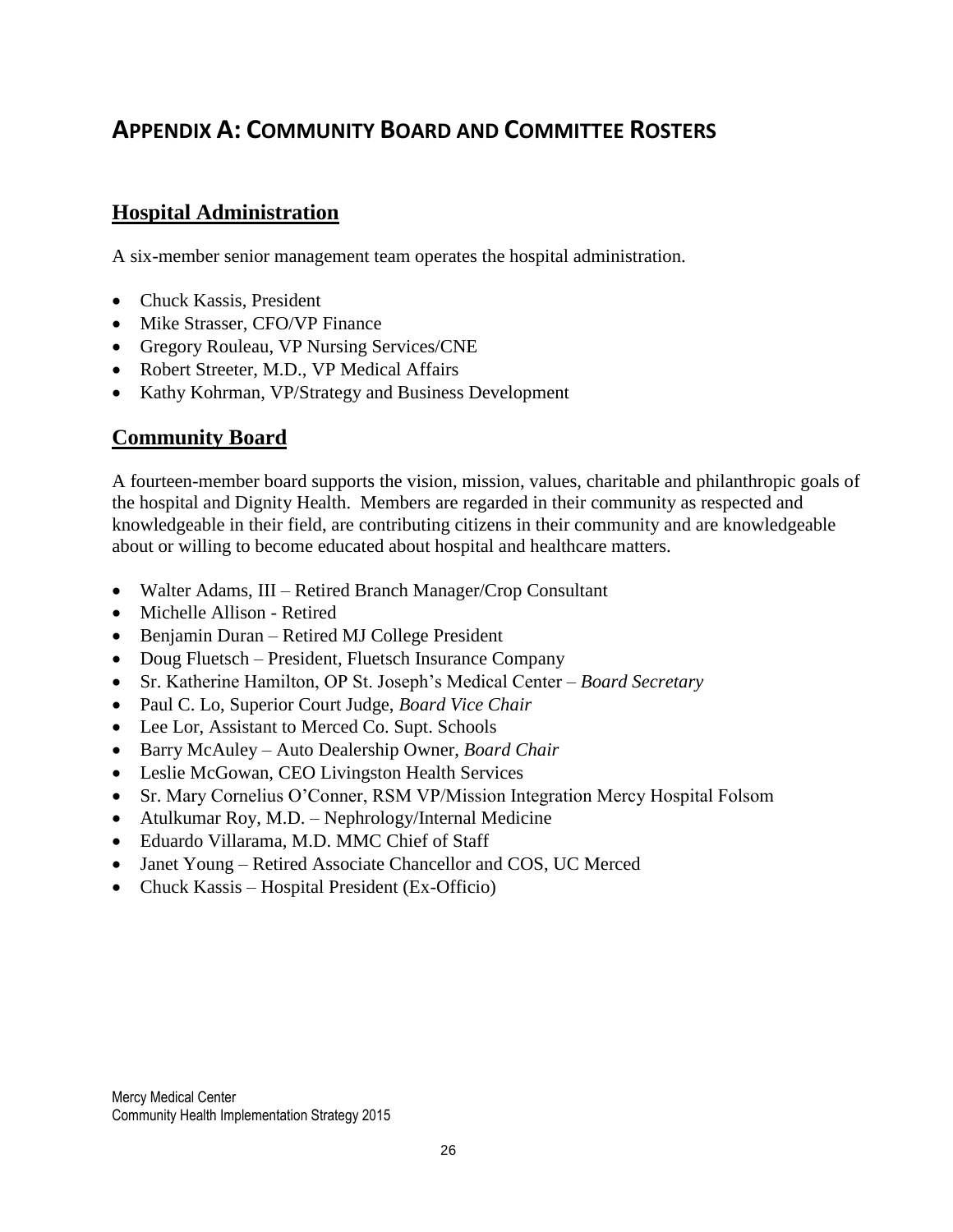### **APPENDIX B: OTHER PROGRAMS AND NON-QUANTIFIABLE BENEFITS**

MMC works collaboratively with community partners. The hospital provided leadership and advocacy, stewardship of resources, assisted with local capacity building, and participated in community-wide health planning.

The hospital delivers a number of community programs and non-quantifiable benefits in addition to those described elsewhere in this report. Like those programs and initiatives, the ones below are a reflection of the hospital's mission and its commitment to improving community health and wellbeing.

- MMC staff raised funds and walked in the Merced and Atwater's Cancer Society's "Relay for Life" weekend event.
- MMC staff raised funds and walked in Merced's Hinds Hospice "Angel Babies" walk. Angel Babies is a program that MMC's Family Birthing Center partners with Hinds Hospice to provide support for parents that have had a fetal demise.
- In December 2014 hospital departments participate in the Spiritual Services "Christmas" Sharing Project" by adopting needy families and providing non-profit agencies with needed resources (toys, food, clothing).
- Participated in the Samaritan's Purse, "Operation Christmas Child" project by donating 30 shoeboxes filled with items appropriate for specific ages of children living in poverty stricken areas around the world.
- The St. Mary's Orthodox Church uses the hospital chapel for their weekly worship services and uses the hospital multipurpose room for weekly parish gatherings.
- Mercy has donated to local physicians many pieces of medical equipment and supplies to be taken to third world countries.
- Mercy staff represents MMC by being members of the Merced/Mariposa Cancer Society, Merced Rotary, Merced Kiwanis, Merced Greater Chamber of Commerce, Tobacco Coalition, Asthma Coalition, the Bi-National Committee, Central CA Health Alliance, and the Hinds Hospice "Angel Babies" committee.
- Mercy Emergency Cardiac Care Committee partners with the American Heart Association to present to the Merced/Fresno Area Task Force and Western Territory Region ECC Committee so that goals that impact health-care BLS, ACLS and PALS courses and the chain of survival initiatives are met.